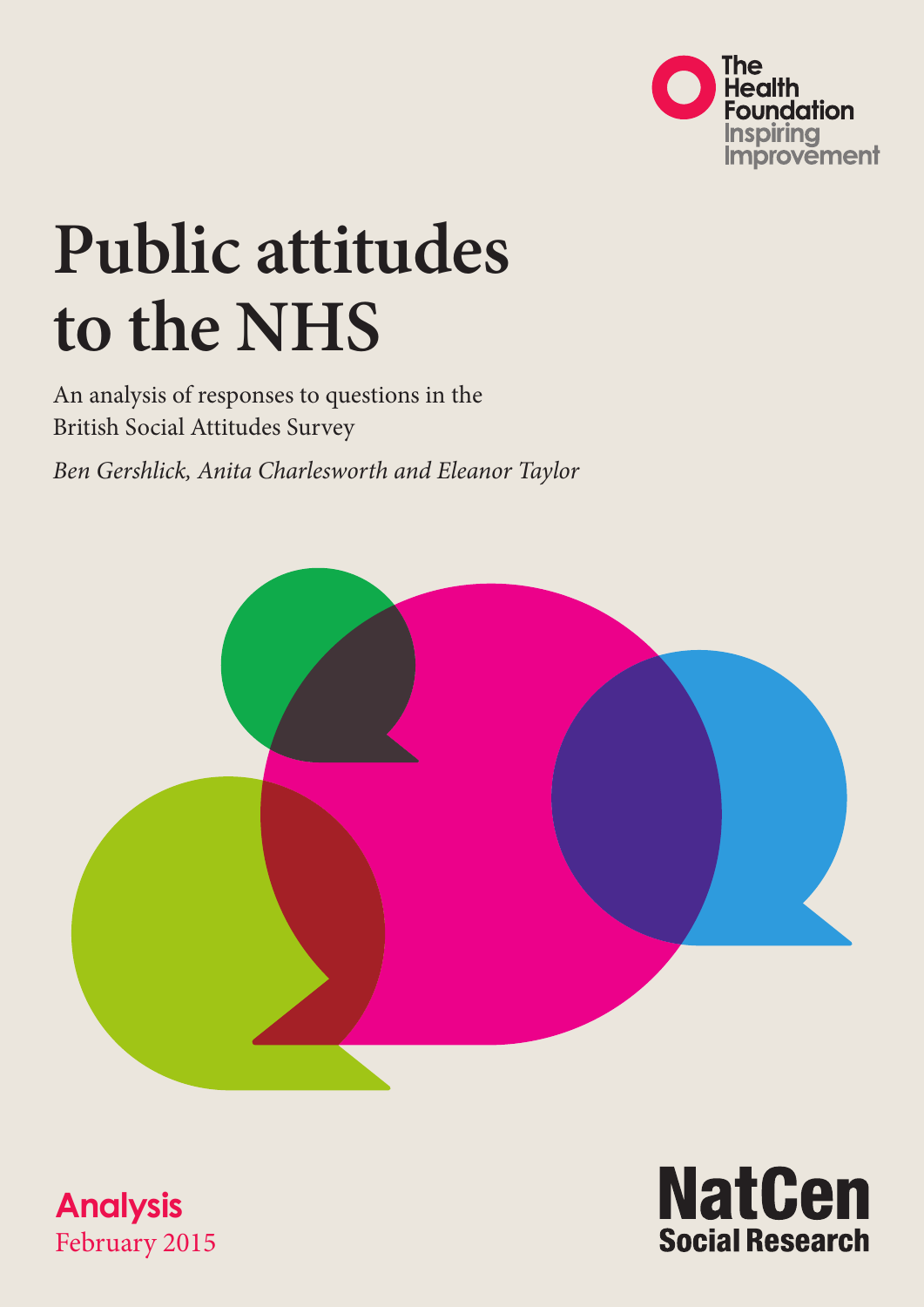#### **About this report**

NatCen Social Research has been running the British Social Attitudes (BSA) survey since 1983. It is an annual survey of a representative sample of adults aged 18 and over from across Great Britain. The 2014 survey received 2,878 responses.

The BSA survey explores the public's attitudes to a range of social issues. In this report we focus on the questions which explored people's views about NHS funding and care.

We analyse responses in light of people's support of four political parties: Conservatives, Labour, Liberal Democrats and UKIP. We were not able to report on other parties' results as the number of respondents was too small.

We also look at the extent to which people's attitudes vary by age.

#### **Acknowledgements**

The authors would like to thank the peer reviewers, Gwyn Bevan and Angela Coulter.

The views expressed are the authors' alone.

#### **About NatCen Social Research**

NatCen are Britain's largest independent social research agency. For the last 40 years they have worked on behalf of government and charities to find out what people really think about important social issues and how Britain is run.

**www.natcen.ac.uk**

### **NatCen Social Research that works for society**

*Public attitudes to the NHS* is published by the Health Foundation, 90 Long Acre, London WC2E 9RA

ISBN 978-1-906461-58-4

© 2015 the Health Foundation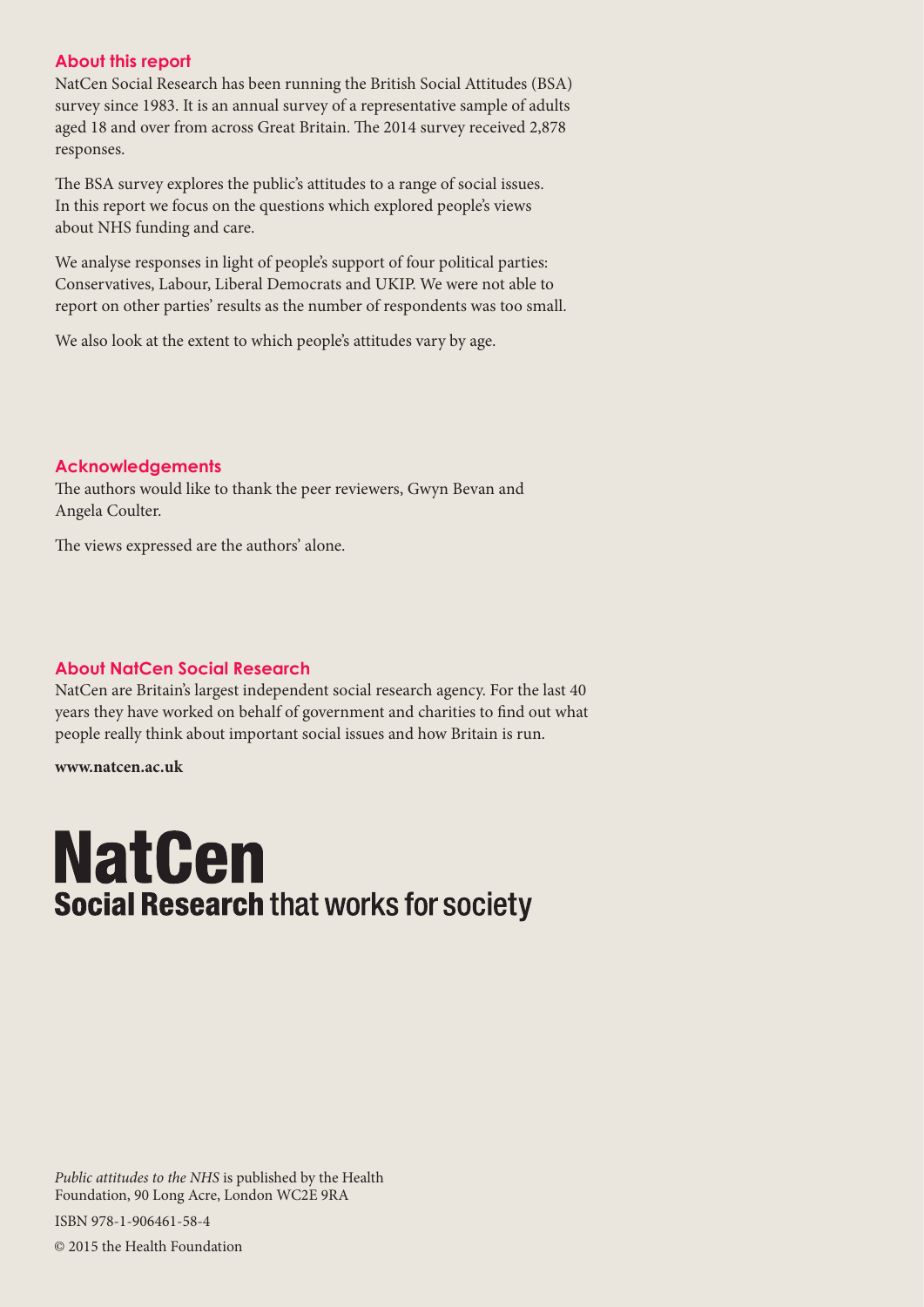## **Contents**

|    | 1. Key findings                                     | 4           |
|----|-----------------------------------------------------|-------------|
|    | 2. Introduction                                     | 5           |
| 3. | Methodology<br>Political affiliation<br>Generations | 7<br>8<br>9 |
| 4. | Results<br>Principles of the NHS                    | 11<br>11    |
|    | Is the NHS getting better?                          | 13          |
|    | <b>NHS</b> provision                                | 15          |
|    | <b>NHS funding</b>                                  | 18          |
|    | Major system change                                 | 23          |
| 5. | Discussion                                          | 25          |
| 6. | References                                          | 29          |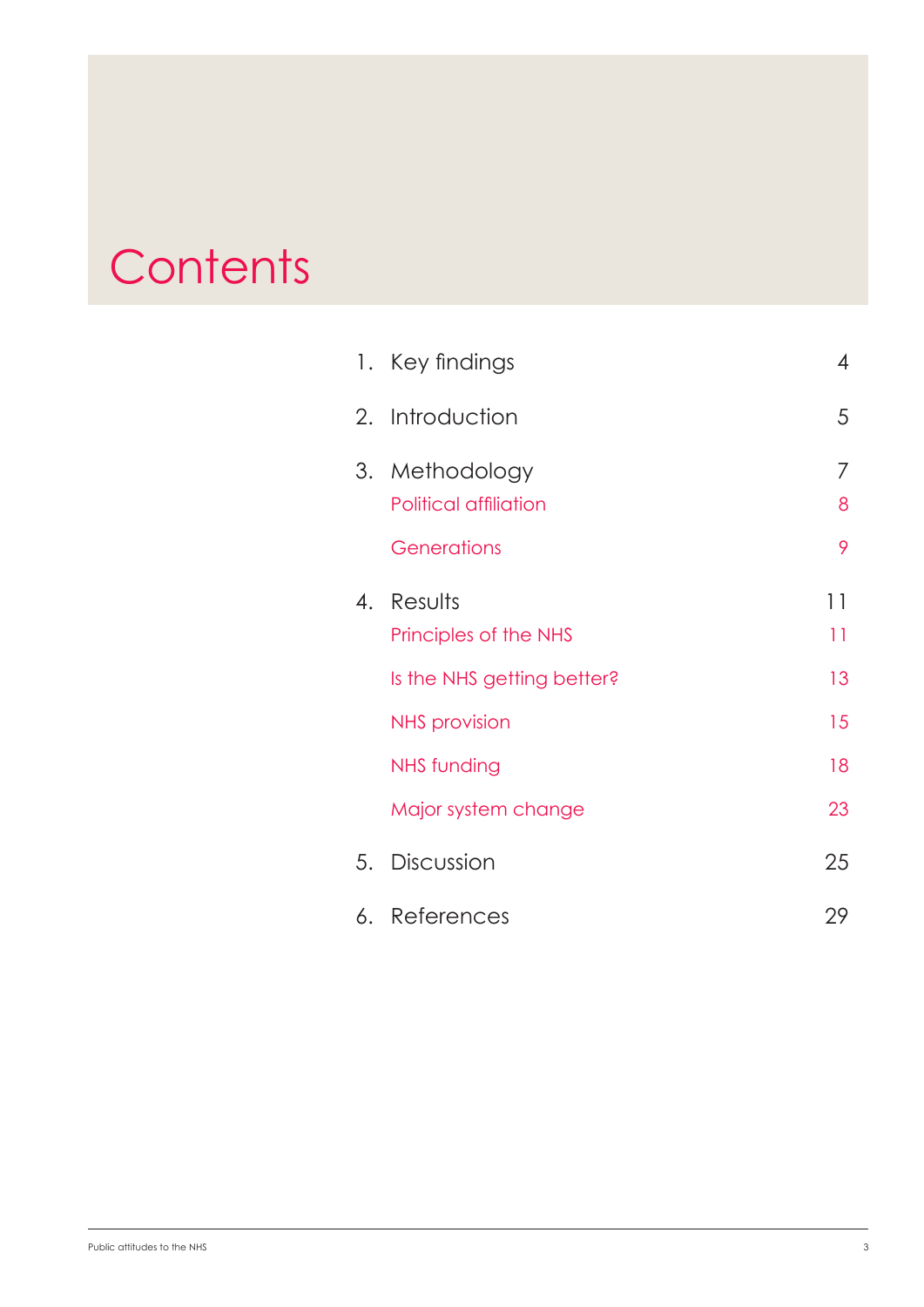# <span id="page-3-0"></span>Key findings

This report analyses the results of a series of questions about the NHS that were included in the 2014 British Social Attitudes Survey, undertaken by NatCen Social Research. The survey took place in late summer/early autumn 2014 and 2,878 adults from across Great Britain were surveyed. The results show:

- There is strong support for the principles of the NHS across all sections of British society. Of those surveyed, 89% agree that the government should support a national health system that is tax funded, free at the point of use and that provides comprehensive care for all citizens.
- 43% of respondents think the NHS has neither improved nor deteriorated over the five years of the current parliament, while 26% think it has got better and 28% that it has got worse. UKIP supporters are most likely to believe that the NHS has deteriorated (41%), compared with 24-28% of supporters of the other three main political parties.
- While people support the funding principles of the NHS, they are much less attached to the idea of the NHS as their preferred provider of care. 39% of respondents prefer their care to be delivered by an NHS organisation, but even more people (43%) do not have a preference between receiving NHSfunded care from an NHS organisation, a private company, or a non-profit body such as a charity or social enterprise. However, responses vary markedly between generations, with younger generations less committed to the idea of the NHS as a provider of care than the older ones.
- Labour supporters are most likely to have a preference for NHS provision of their care but even then, more than half (52%) either do not have a preference or would prefer a private or non-profit provider. Conservative supporters (23%) are more likely than Labour supporters (13%) to prefer private provision, while Liberal Democrats (55%) are most likely not to have a preference.
- Among those who say they would prefer to be treated by a private or non-profit provider for their NHS-funded care (18%), around half would still have this preference even if it meant their local NHS hospital or clinic was at risk of being closed as a result of people using non-NHS providers.
- Just over half of the respondents (51%) think the NHS wastes money and (perhaps as a result) a majority (58%) would not support further cuts to other public services in order to provide additional funding for the NHS. Older generations are much more likely to think that the NHS wastes money (62% for those born before 1945 and 65% for those born between 1945 and 1965, compared to 51% for those born between 1966 and 1979 and just 31% for those born after 1980).
- Most people are willing to travel further away from home for higher quality specialist and complex care (86%). However, only 42% are willing to travel further for higher quality A&E services.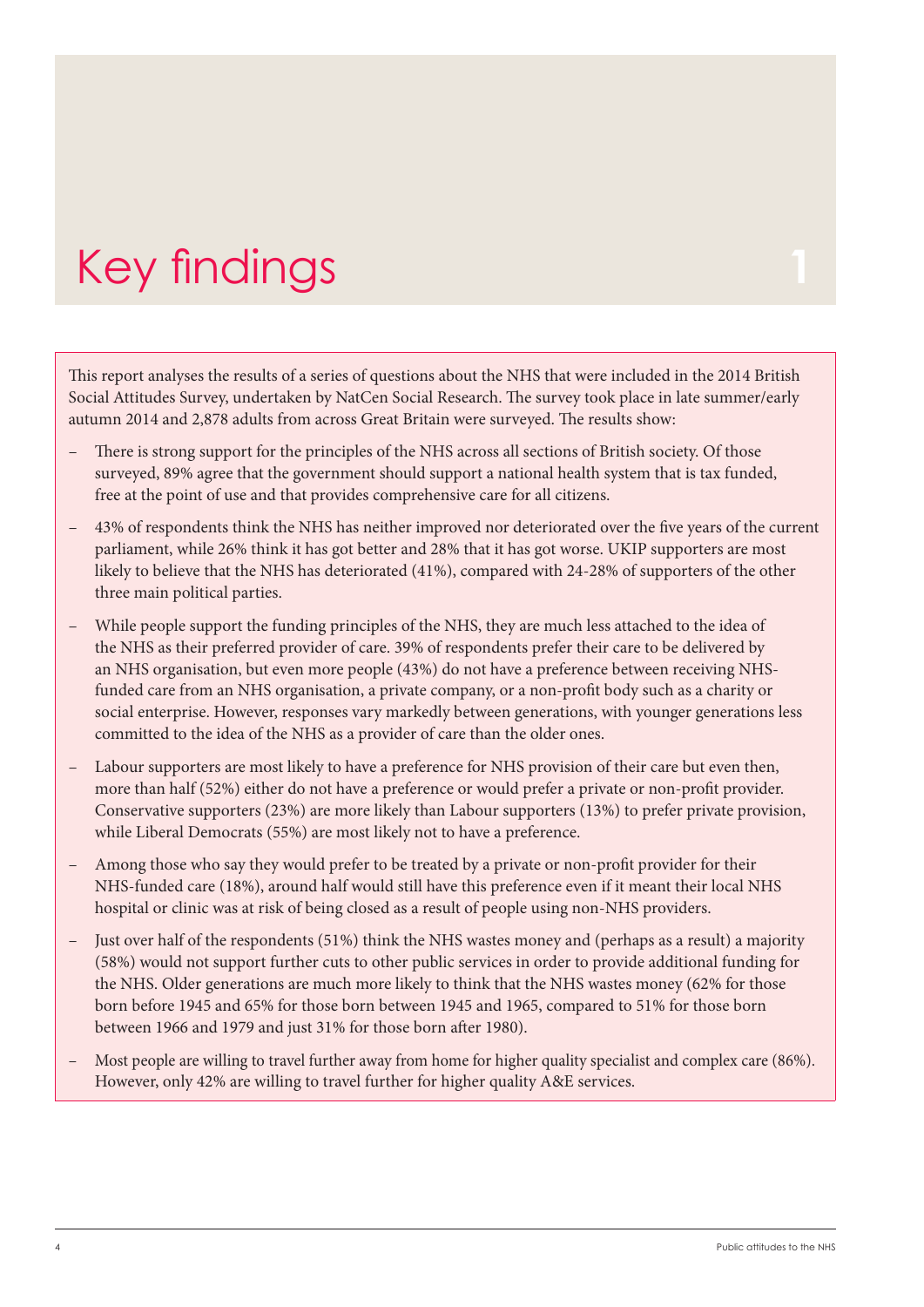### <span id="page-4-0"></span>**Introduction**

After consistent real terms (adjusted for inflation) increases in health spending ever since it was established in 1948 (see Figure 1), NHS spending growth has now slowed sharply to the point where 2010/11 to  $2020/21$  is expected to be the most austere 10-year period in its history.<sup>1</sup> At the same time, the demands on the service are growing as a result of an ageing population with increasing rates of long-term conditions. NHS leaders recognise the scale of the challenge facing the health service and have recently called for transformational change in the way care is delivered and organised.<sup>2</sup>



**Figure 1. Public spending on health in the UK, in real terms and as a percentage of national income.**



Source: Lloyd T. Funding overview: Historical trends in the UK. The Health Foundation, 2015. Note: GDP deflators for 1949/50 to 1954/55 are estimated.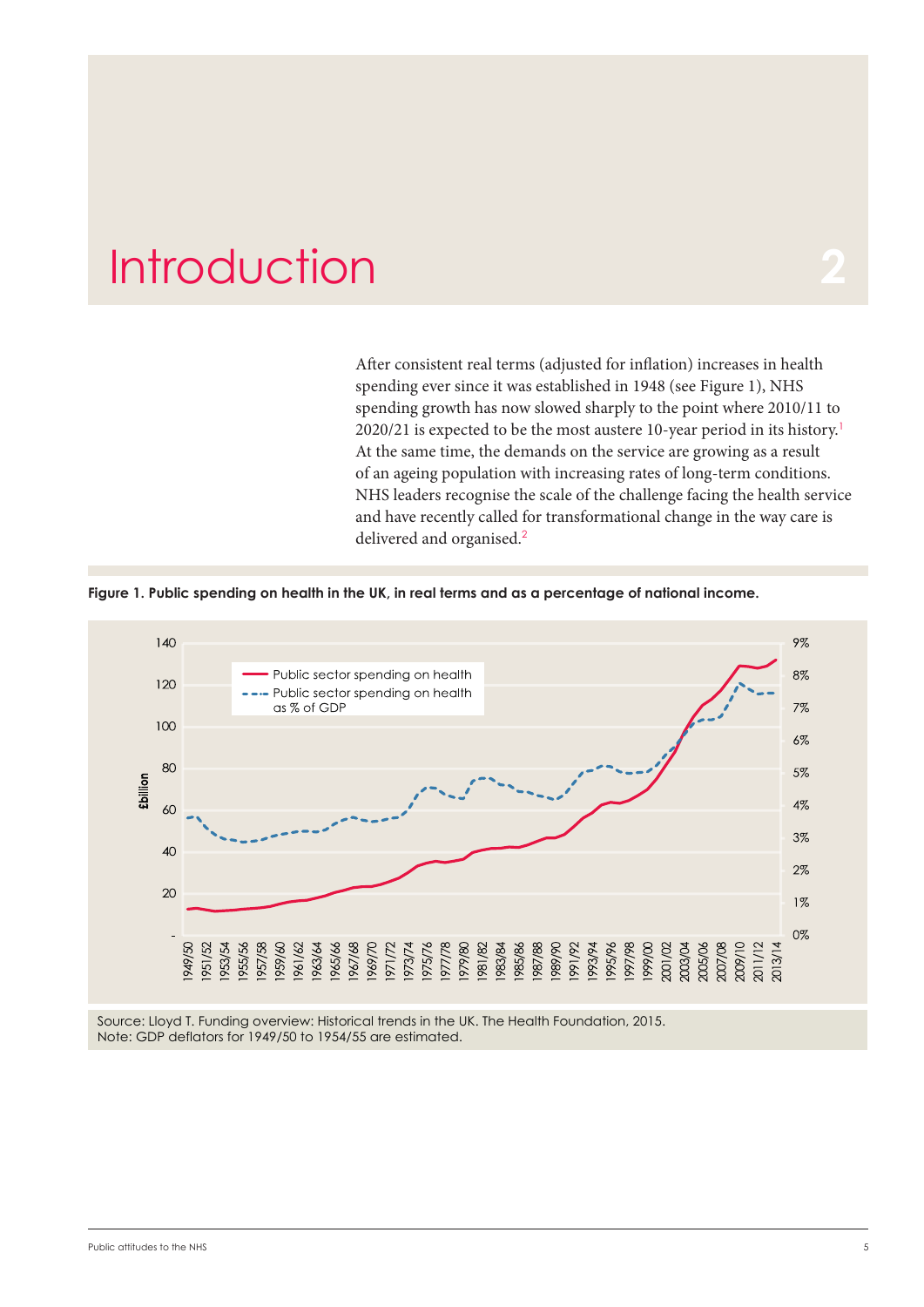There are no obvious, clear-cut solutions to some of the challenges facing the NHS, and some hard choices will need to be made. In this context, it is essential to understand the views of those the service exists to support: the public. So what do the public think about the NHS, and what do they want from it?

To try to answer this, the Health Foundation included questions about the public's attitudes to the NHS in the 2014 British Social Attitudes survey, carried out by NatCen Social Research.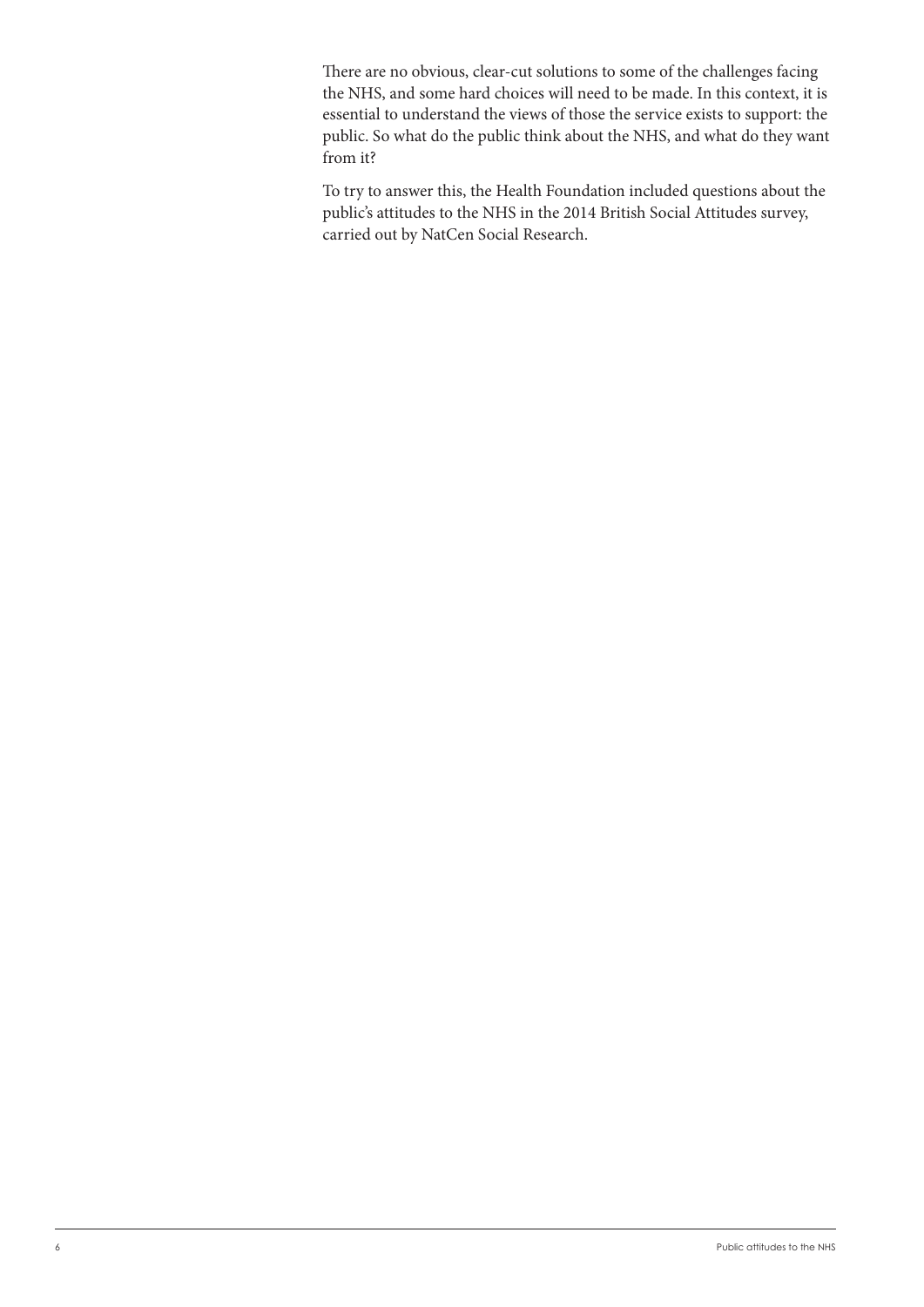### <span id="page-6-0"></span>**Methodology**

NatCen Social Research's British Social Attitudes (BSA) survey is an annual survey of a representative sample of adults aged 18 and over from across Great Britain who live in private households. It is conducted through face-to-face computer-assisted interviews, each lasting about an hour, with some questions asked as part of a self-completed paper questionnaire.

The majority of field work for the 2014 survey was conducted between August and September 2014, with a small number of interviews taking place in October and November. The survey received 2,878 responses (a 47% response rate).

The overall margin of error\* (for a 95% confidence level) is 1.8% for most questions, with higher margins of error on questions which have lower bases due to filtering (with a high of 4.3%). Some caution should be urged for the subgroup analyses (which look at political party supported, generation, and region), with two of the subgroups (Liberal Democrats and UKIP) having a margin of error greater than 5%. The margin of error does not take into account how the survey was conducted. Under the charts we note the 'maximum margin of error' – the theoretical margin of error which would be seen if the percentage of respondents expressing a view were exactly 50%. This gives some indication of where caution should be taken with results. In practice, no results have margins of error this high, as all results are less than or greater than 50%.

The comparisons we make in this report are significant at the 5% level. In a few cases we report sub-analyses where not all the results are significant at this level, but we have included them as they may be of interest as part of a wider trend.

The data are weighted to correct for any unequal probabilities of selection, and for biases caused by differential non-response. The weighted sample is calibrated to match Great Britain's adult population in terms of age, sex and region. The BSA survey asks about the public's attitudes to a range of social issues, although in this report we focus on questions which covered attitudes towards NHS funding and care. Full information about the survey questions is available at [www.natcen.ac.uk/our-research/research/british](http://www.natcen.ac.uk/our-research/research/british-social-attitudes/)[social-attitudes](http://www.natcen.ac.uk/our-research/research/british-social-attitudes/).

The margin of error is one side of a confidence interval. So a margin of error of 1.8% for a 95% confidence level means that if the survey were conducted 100 times, the data would be within 1.8 percentage points above or below the percentage reported in 95 of the 100 surveys.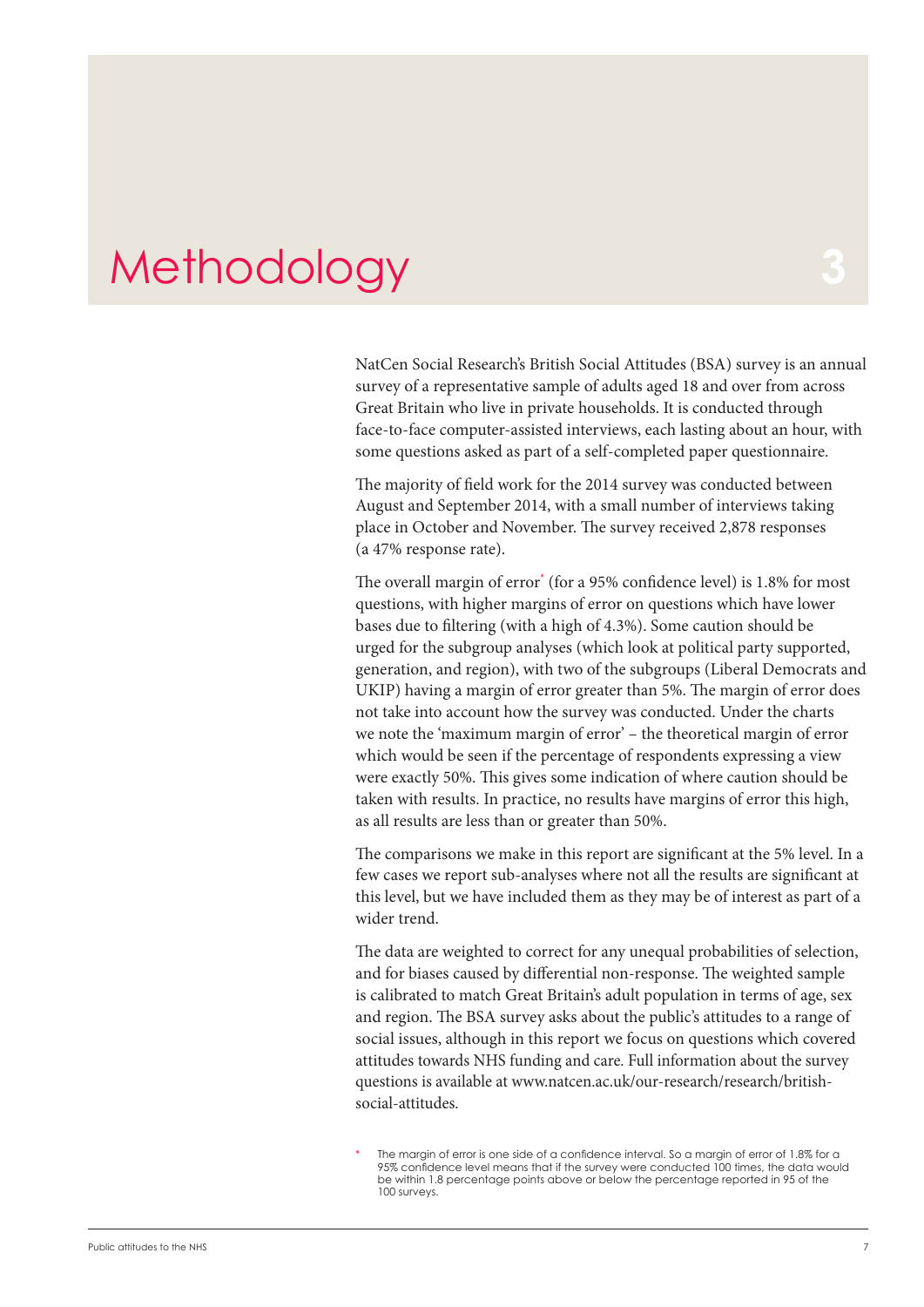#### <span id="page-7-0"></span>**Political affiliation**

The BSA survey explores public attitudes across a range of sociodemographic characteristics. In this report we look at the relationship between people's political affiliations and their attitudes towards the NHS. We report results by respondents' affiliation to four political parties: Conservatives, Labour, Liberal Democrats and UKIP (these are the four parties with the most respondents, ordered by projected number of seats in Parliament).\* UKIP and Veritas<sup>†</sup> supporters are grouped together within the survey, but the shorthand of 'UKIP' is used throughout the report. Other parties could not be included due to the number of respondents being too small, with the next biggest party's data having a margin of error greater than 10% (with a 95% confidence level).





www.electoralcalculus.co.uk/homepage.html

† A party created following a split from UKIP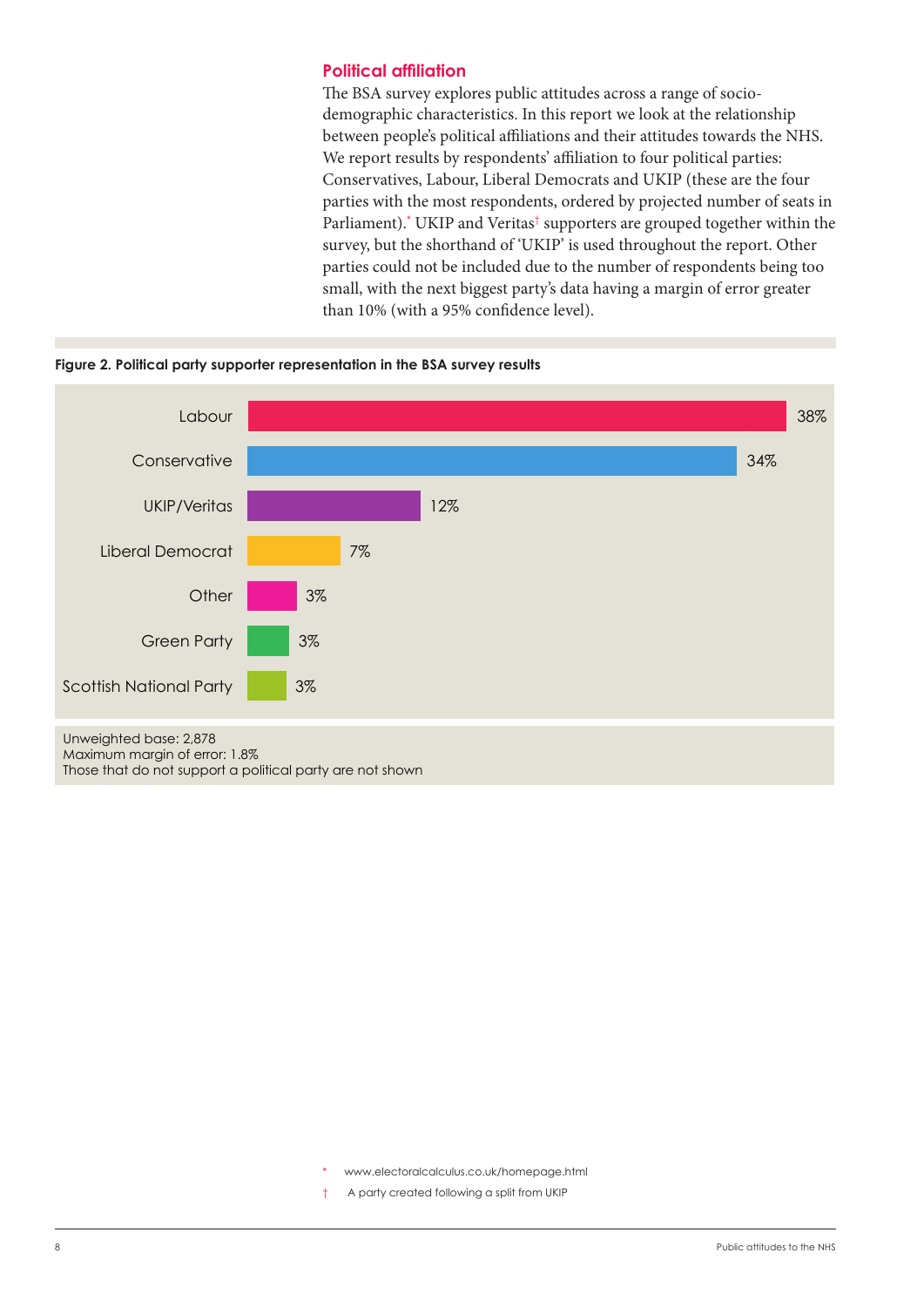#### <span id="page-8-0"></span>**Generations**

In this report we have also looked at the extent to which people's attitudes vary by age. The NHS came into being in 1948. It is interesting to consider what people who knew a time before the NHS think about the service and its principles, and how this compares with subsequent generations. As discussed, in this report we have used conventional generational banding to divide people into four generation groups: \*

| Generation           | <b>Year of birth</b> | Age         |
|----------------------|----------------------|-------------|
| War and Before (WAB) | pre-1945             | $70+$       |
| Baby boomers (BB)    | 1945-65              | $49 - 69$   |
| Generation X (GX)    | 1966-79              | $35 - 48$   |
| Generation Y (GY)    | 1980-2000            | 35 or under |

**Figure 3. Percentage of population (born before 2001) belonging to each of the four generations since 1961**



Source: ONS population estimates England & Wales: 1838 to 2013

These bandings are used throughout this report as they are the conventional generational bandings. The sample, however, does not cover people born after 1996, so the views of 14–17 year olds are not included.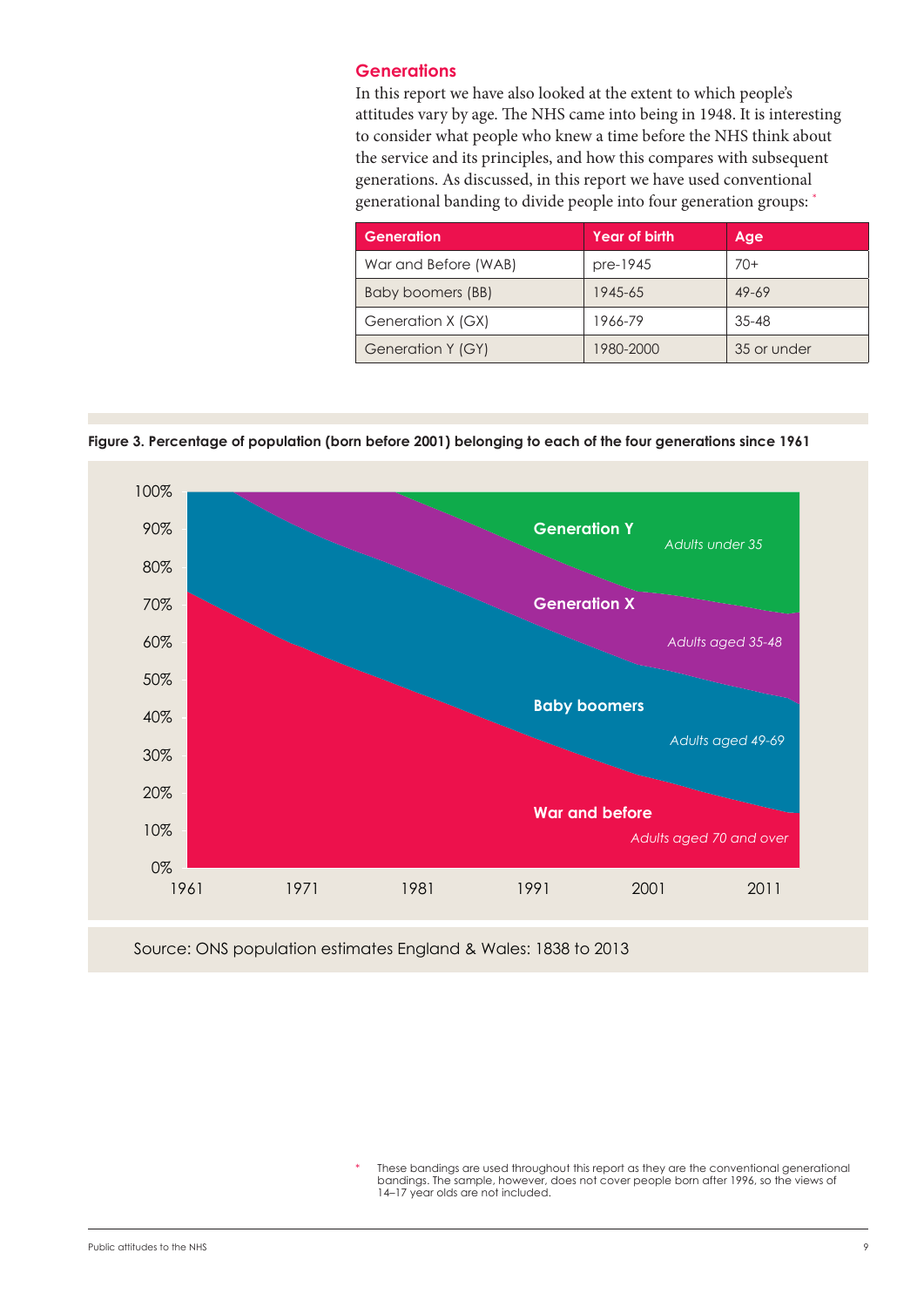This approach has been used by Ipsos MORI in their 'Generations' work\* which explored generational differences in attitudes. In their research, Ipsos MORI found that the pre-war generation ('war and before') is the most supportive of further redistribution of wealth among the population, followed by baby boomers, then generation X then generation Y. When looking at satisfaction with the NHS, the pre-war generation is significantly more satisfied than subsequent generations, at least since the late 1980s. This gap remains pretty consistent, which suggests that being older or ageing – in and of itself – is not the primary explanation. Ipsos MORI suggested three distinct factors shaping opinion over time:

- Period effects: where everyone changes because of external events or a general cultural shift that affects all age groups. For instance, the creation of the NHS, or the civil rights movement.
- Lifecycle or ageing effects: where an individual's views change as they grow older or go through different life-stages. For instance, ageing and increased reliance on the NHS may change a person's views on it. This can also be seen in our analysis of results by political affiliation.
- Cohort or generational effects: where opinions are set by the formative experiences of a generation, and aggregate opinion changes over time because the composition of the population changes (sometimes called generational replacement). For instance, if those born before the creation of the NHS, and in a time without universal health coverage, fundamentally think of it differently than those in other generations.

In the BSA survey, the differences in attitudes between generations vary, but in some cases seem to suggest a movement away from certain views by younger generations. The BSA survey results provide data on a snapshot in time. As a result we cannot determine how much of the variation in attitudes between our different age groups is the result of ageing or generational effects. In all likelihood, there is some element of both underlying the differences observed.

www.ipsos-mori-generations.com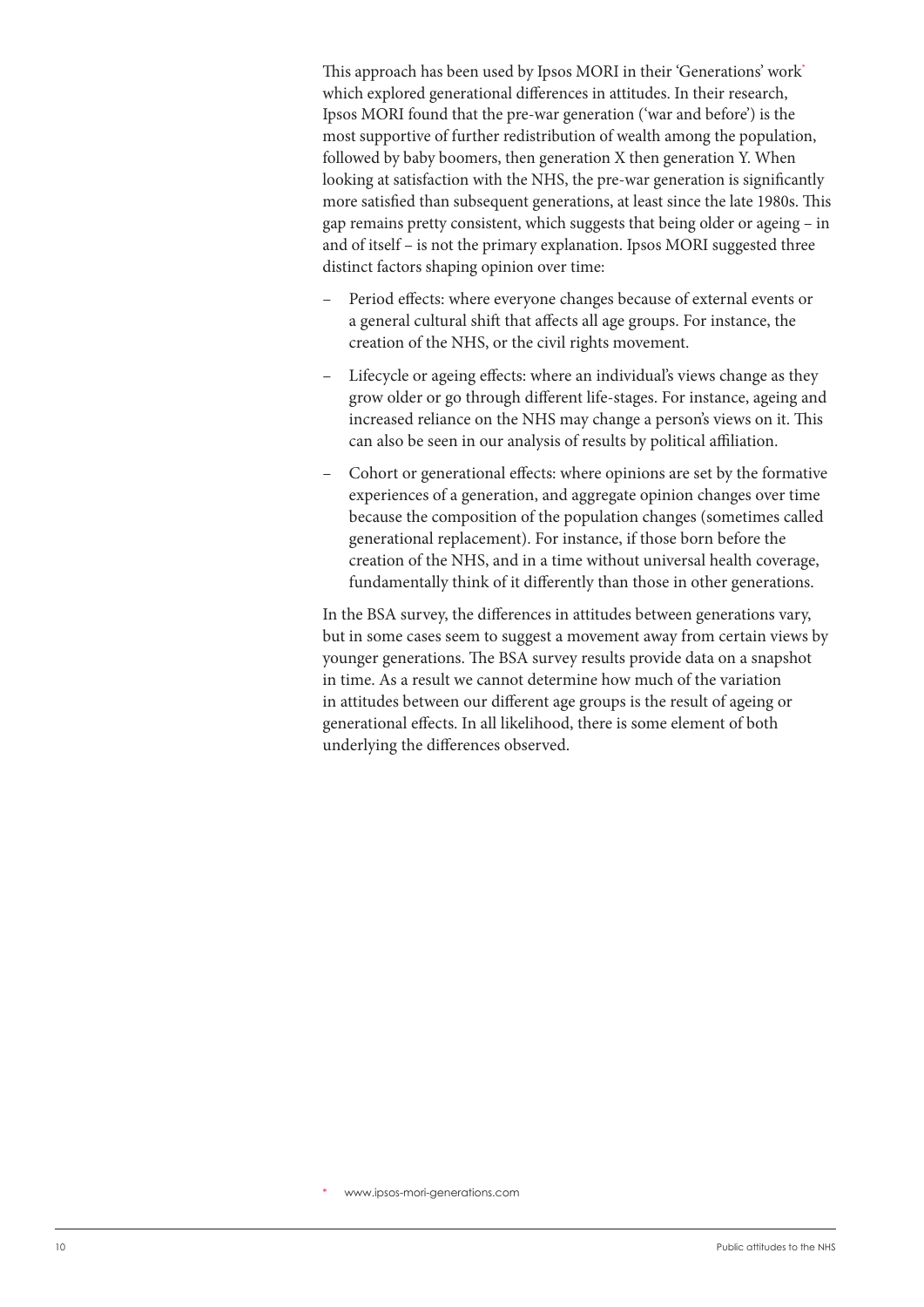### <span id="page-10-0"></span>**Results**

#### **Principles of the NHS**

In total, 89% of BSA respondents either agree or strongly agree that the government should support an NHS which is tax funded, free at the point of use and which provides comprehensive care for all citizens. Just 2% of respondents strongly disagree. There seems to be a national consensus about the way the NHS should be funded, and the 'offer' to citizens. This pattern of opinion is relatively consistent across the generations.





- This question was asked on a 1-10 scale, which has been grouped into four bandings: 1-2 on the scale were coded as strongly disagree, 3–5 as disagree, 6–8 as agree and 9–10 as stronaly agree.
- Under the charts we note the 'maximum margin of error' the theoretical margin of error which would be seen if the percentage of respondents expressing a view were exactly 50%. This gives some indication of where caution should be taken with results. In practice, no results have margins of error this high, as all results are less than or greater than 50%.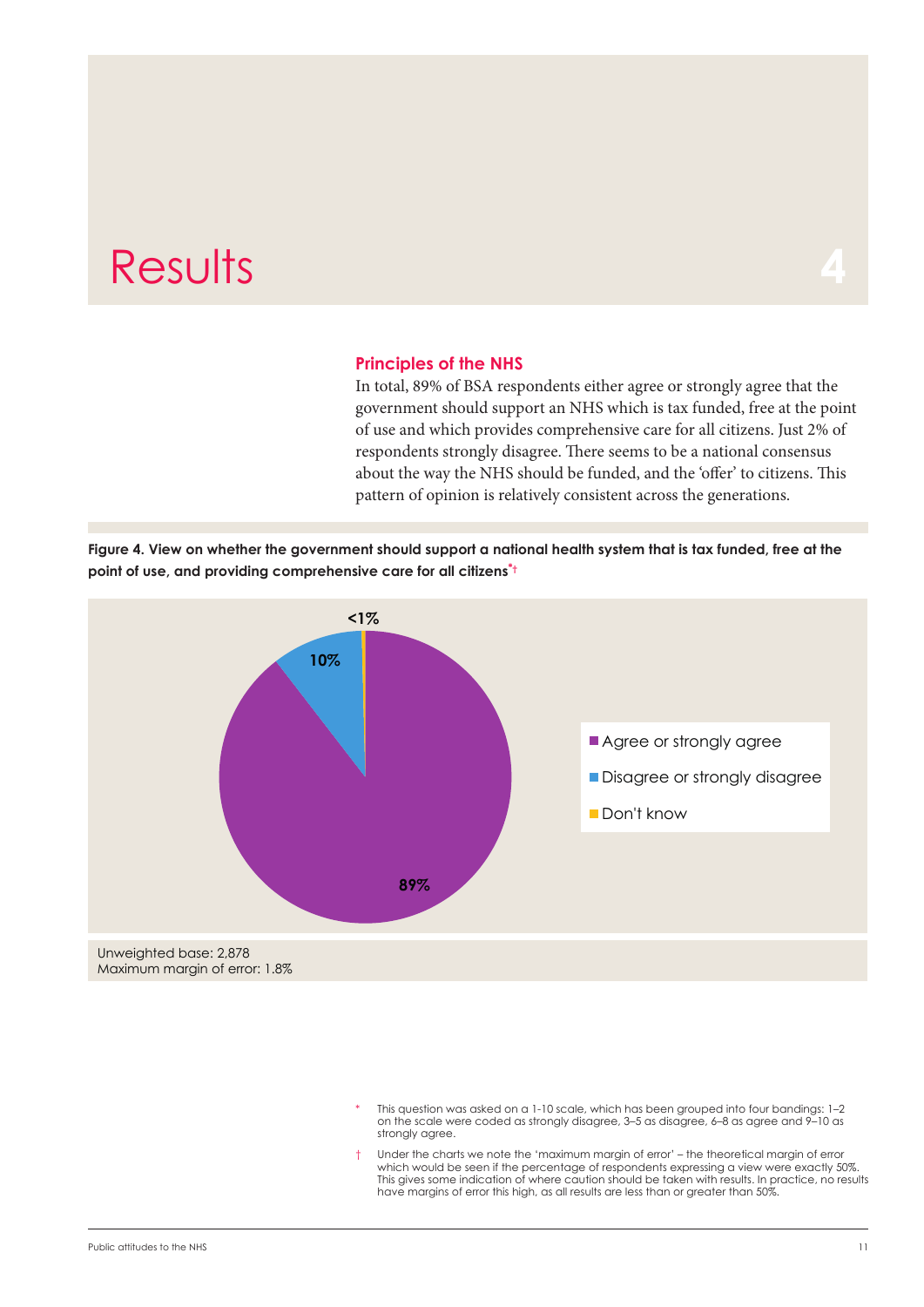Support for the principles of the NHS does not vary greatly by political affiliation. It is strongest among Labour and Liberal Democrat supporters, with 94% agreeing or strongly agreeing (and 69% of Labour supporters strongly agreeing). UKIP supporters are the least in favour, with 16% disagreeing or strongly disagreeing (compared to 6% of Labour supporters). However, this is still a relatively low level of disagreement.





This commitment is seen across England, Scotland, and Wales. It is highest in Scotland where 95% of people agree or strongly agree, compared to 89% in England.





12 Public attitudes to the NHS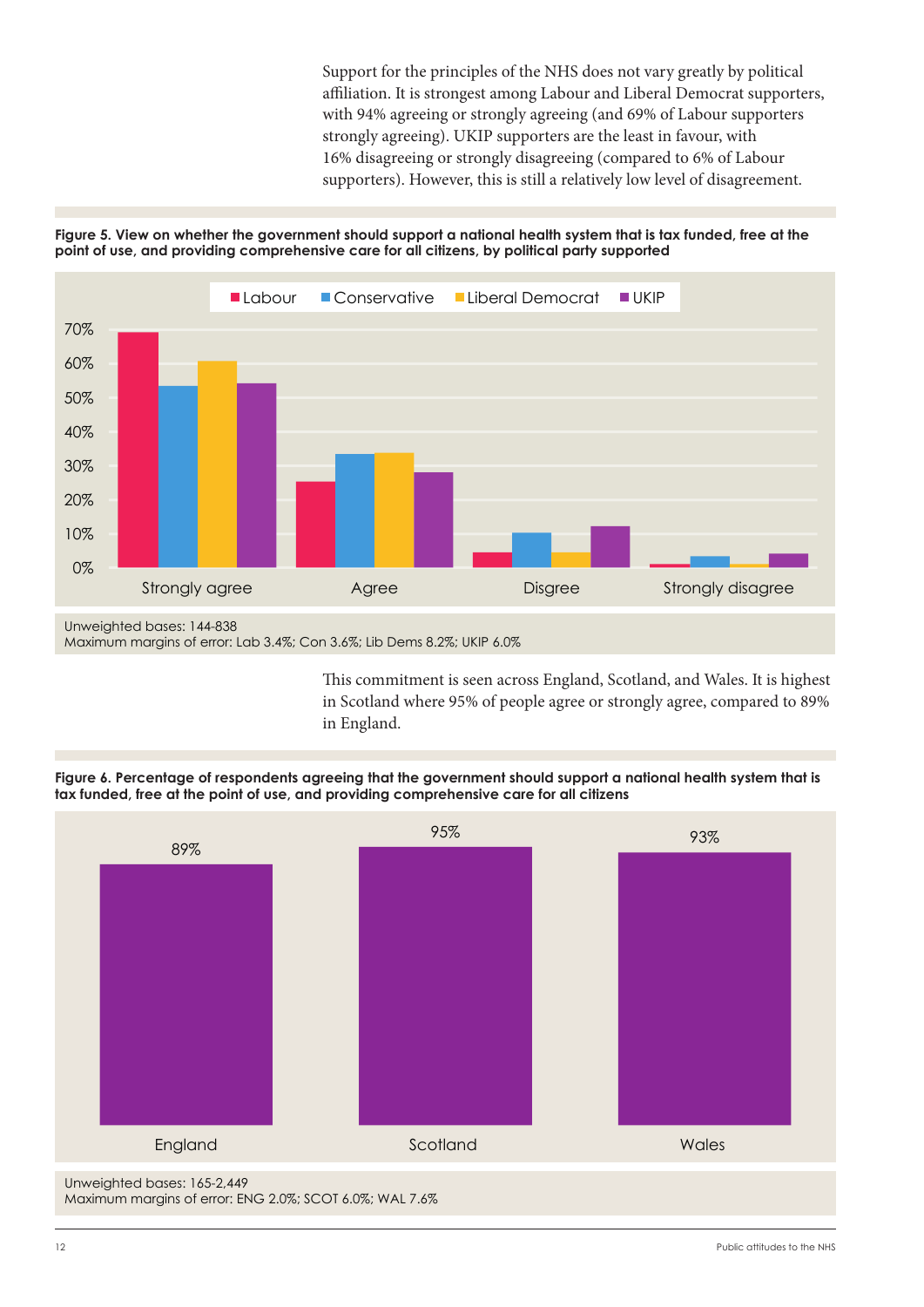#### **Is the NHS getting better?**

In the final year of the current parliament, it is interesting to look back on the past five years. Findings from the 2010 BSA survey showed overall satisfaction with the NHS to be 70% – the highest since the survey began. In 2011, this dropped to 58%, although the latest figures show some recovery to 65%.<sup>3</sup>

Public opinion seems to be split on how standards of NHS care have changed under the coalition government. 43% of respondents say that the general standard of health care in the NHS is about the same as it was five years ago. 26% think it is better or much better, while 28% think it is worse or much worse (however, this difference is not statistically significant).



<span id="page-12-0"></span>**Figure 7. View on how the general standard of care has changed over the last five years\***

There is also a geographical effect in play: the public in Wales are much more likely to think that the standard of care has deteriorated (35%) than those in England (28%) or Scotland (23%). This is mirrored in lower levels of satisfaction with the NHS in Wales than in England and Scotland.<sup>3</sup>

The question asked was 'Please say how much better or worse you think the general standard of health care on the NHS has been getting over the last five years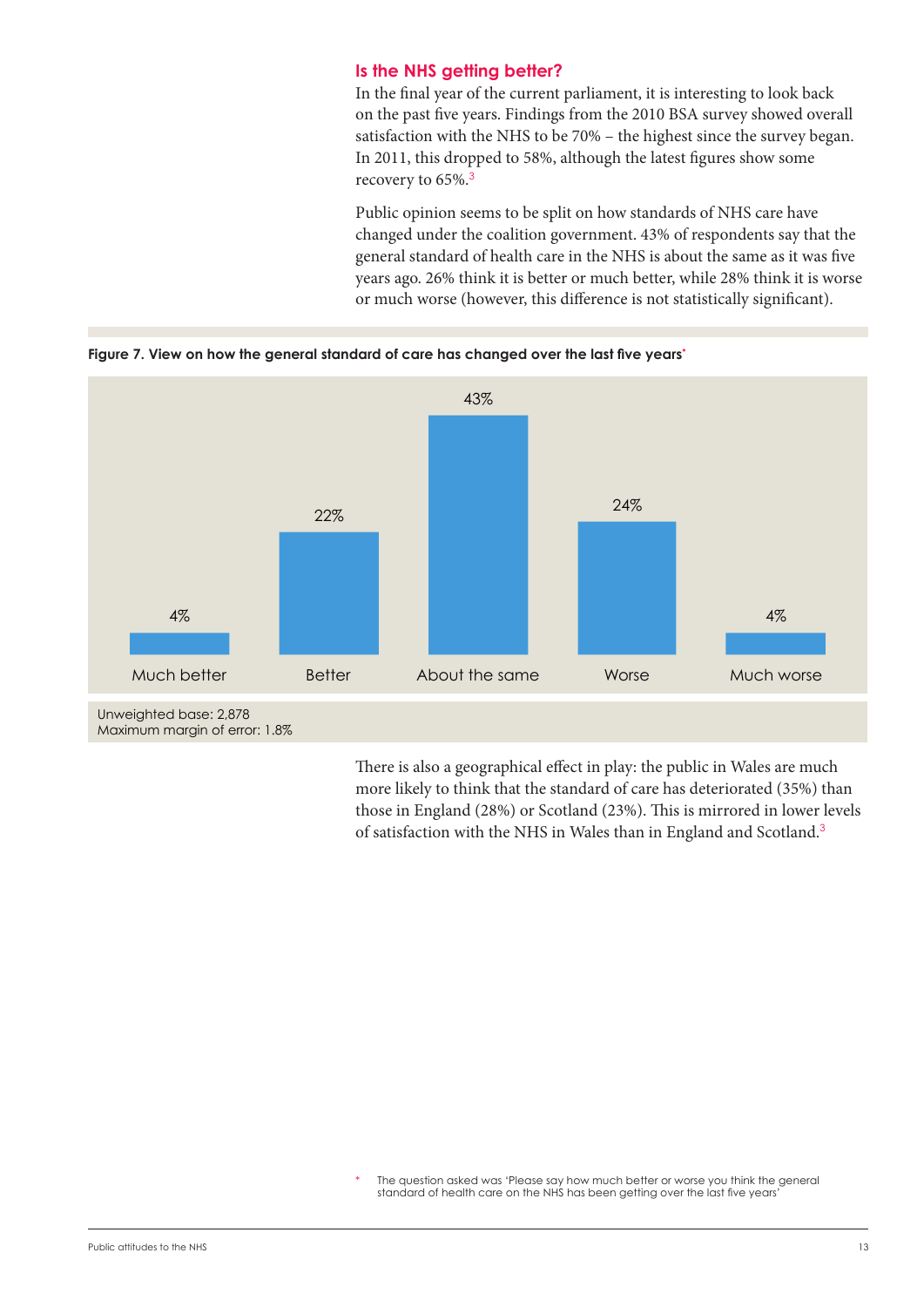The survey shows that baby boomers (those aged 49-69) are the most likely to report a change in the performance of the NHS over the last five years, compared with the other three generations. Just 38% of baby boomers think care is 'about the same' as it was. They are generally more likely to say care has deteriorated: 35% of baby boomers report this compared to 20% of generation Y (those under 35).

For the most part, the different political party supporters are largely in agreement about the extent to which quality of care has changed during the parliament. The exception is UKIP supporters, who are significantly more likely to believe that the NHS has deteriorated during the current parliament, with 41% responding this way, compared with 24-28% for supporters of the other parties. Supporters of the two coalition parties, the Conservatives and the Liberal Democrats, are not significantly more positive about the performance of the NHS during this parliament than Labour supporters.

One factor which does influence views about how quality of care has changed is the amount of contact people have had with the service. 37% of those who have been an inpatient in the past year think the standard of NHS care has improved, compared to 25% of those who have not.

**Figure 8. View on how the general standard of care has changed over the last five years, by experience of being an inpatient in the last year or not**



Maximum margins of error: Yes 8.3%; No 3.9%

It is important to note that 2014/15 has been one of the most challenging winters in the recent history of the NHS, with finances squeezed and the four-hour A&E target missed across many hospitals. This may have influenced public perceptions of the NHS. The fieldwork for this survey was conducted before the winter crisis and so its impact will not be reflected in these results.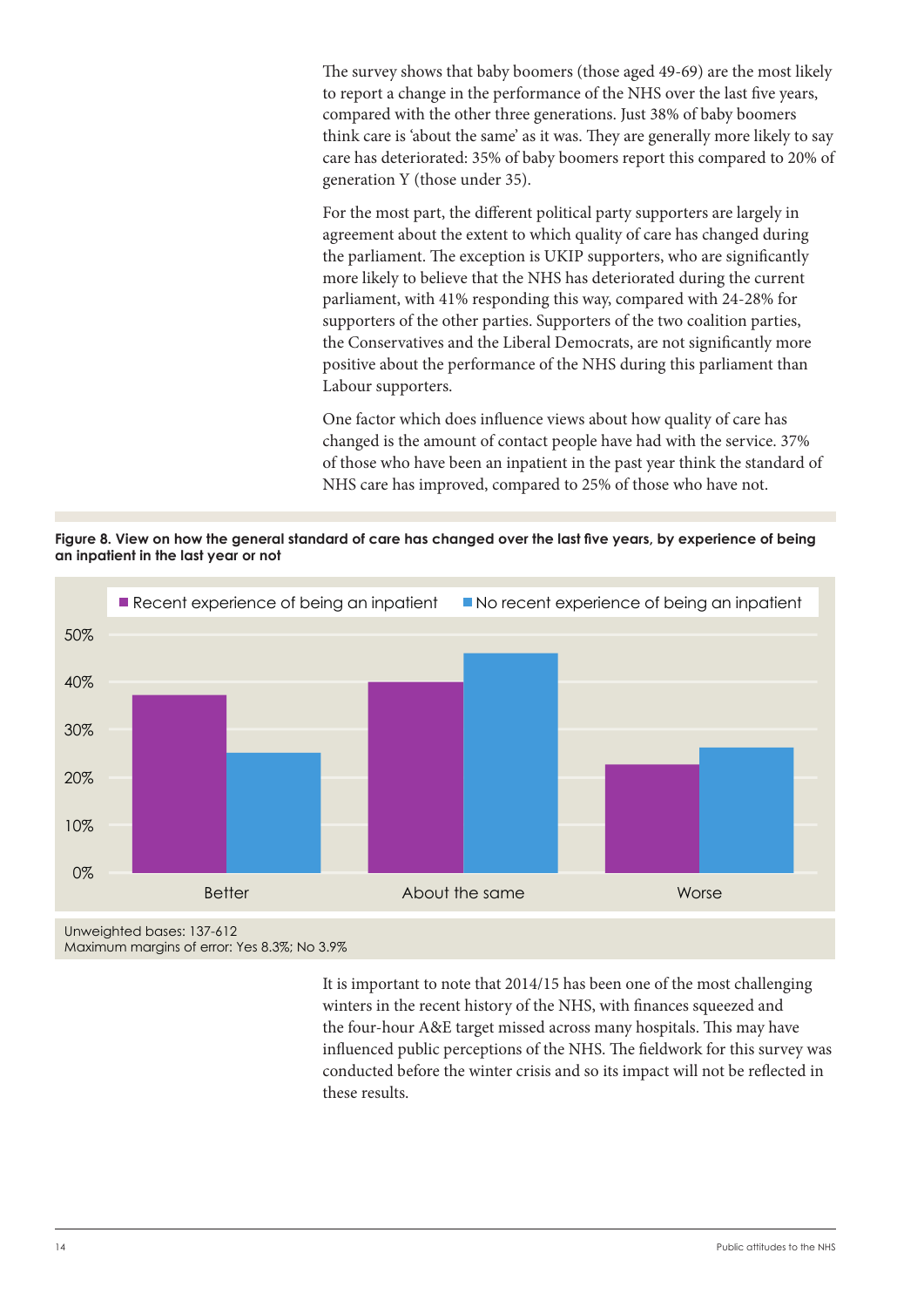#### <span id="page-14-0"></span>**NHS provision**

The majority of NHS-funded care is provided by organisations owned and run by the NHS – although from its very first days, most of primary care (GP services, pharmacy and dentistry) has been delivered by privately owned businesses. However, there has been a rapid growth in the amount of NHS-funded care delivered by non-NHS providers in recent years. NHS spending on care supplied by non-NHS providers (private, voluntary and local authority organisations) has risen by an average of 6.2% a year in real terms between 2009/10 and 2013/14. The amount spent by NHS commissioners (primary care trusts, NHS England and clinical commissioning groups) on non-NHS providers rose from £8.2bn in 2009/10 to £10.4bn in 2013/14 in real terms.<sup>4</sup>

The most common view among BSA respondents (43%) is not to have a preference about who delivers their NHS-funded treatment. 39% prefer their NHS-funded care to be delivered by an NHS organisation, 16% prefer a private service while only 2% prefer a non-profit service.

This shows that a large section of the population is open to the idea of independent providers delivering NHS-funded care. However, where people do express a preference, it is for NHS-provided care – just over two-thirds (68%) of those with a preference say they would prefer NHS provision.



**Figure 9. View on where people would like to receive NHS-funded treatment\***

Unweighted base: 2,878 Maximum margin of error: 1.8%

> The question asked was 'Imagine you were a patient about to have hospital treatment and that this treatment was being paid for by the NHS. Would you prefer to receive treatment from…'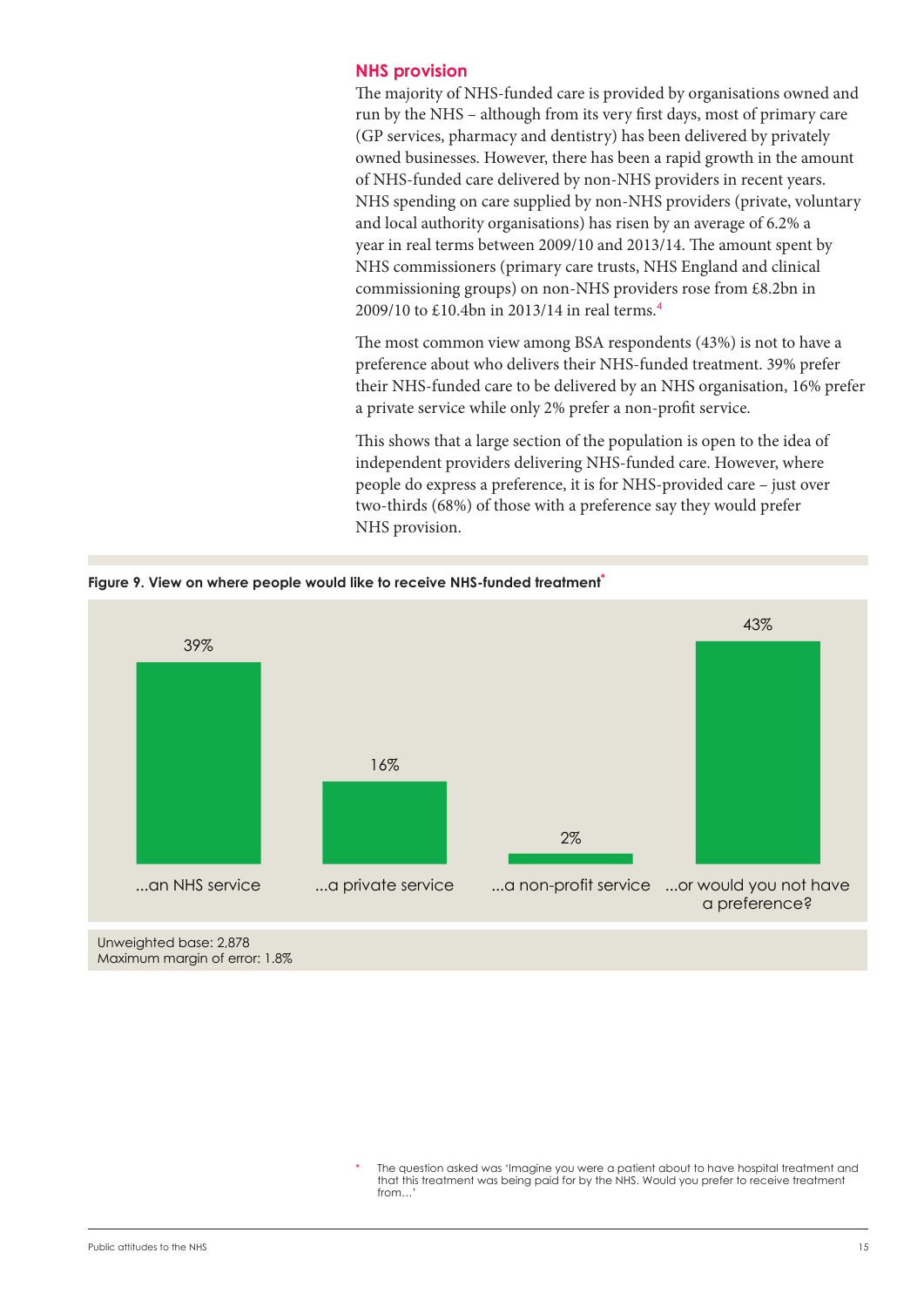There is a marked difference between the generations about where people would prefer to receive treatment. Each generation is less committed than the previous one to the idea that the NHS provides (as well as funds) care. Likewise, each generation is more likely to be more indifferent to who provides their care than the previous one. This ordering is stark: 50% of the 'war and before' generation prefer NHS provision, but this drops to 40% for baby boomers, 38% for generation X and 32% for generation Y. In future surveys it will be interesting to see how – if at all – the views of the younger generations change as they age.





Maximum margins of error: WAB 4.1%%; BB 3.0%; X 3.7%; Y 4.2%

Attitudes to private and non-profit organisations delivering NHS-funded care also vary by party support. Labour supporters are most likely to have a preference for NHS provision of their care but even then, more than half (52%) either do not have a preference or would prefer a private or nonprofit provider. Conservative supporters (23%) are more likely than Labour supporters (13%) to prefer private provision, while Liberal Democrats (55%) are most likely to not have a preference.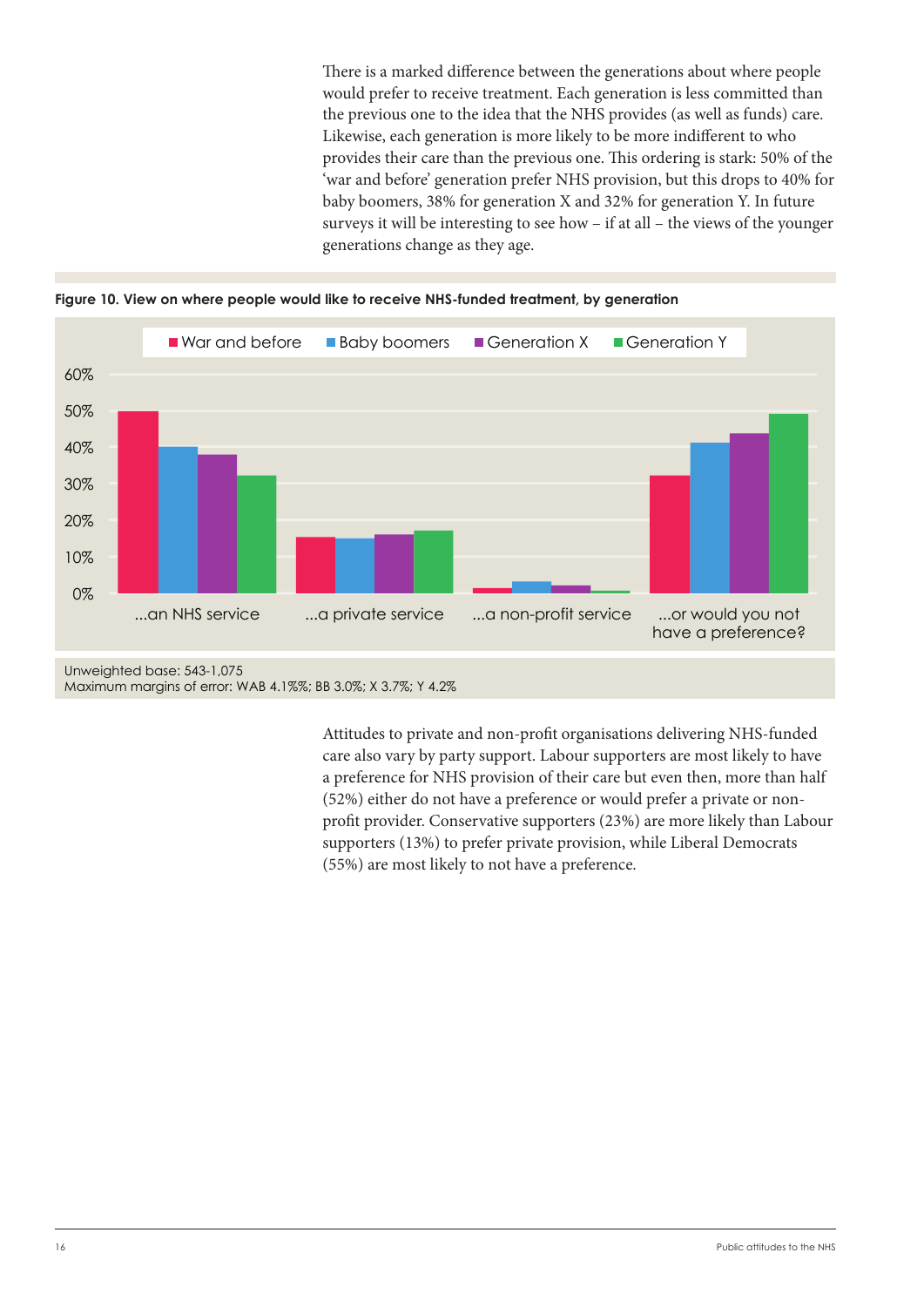



Unweighted base: 2,075 Maximum margins of error: Lab 3.4%; Con 3.6%; Lib Dems 8.2%; UKIP 6.0%

> Those who expressed a preference to be treated in a private or non-profit organisation (18%) were asked if they would still be happy to be treated there **even if** it meant their local NHS organisation was at risk of being closed. Almost half (49%) say that they would. In the light of ongoing controversy over closing of local hospitals and A&Es, it is perhaps surprising that so many would still use non-NHS providers even when it puts their local NHS services at risk of closure. It is not clear why this is. However, only a subset of respondents (around 1 in 5) was asked this question so only a small proportion of respondents overall have expressed this view.

**Figure 12. View on still being happy to be treated in non-NHS organisations even if this meant that your local NHS hospital or clinic was at risk of being closed as a result of people using other providers**



Unweighted base: 506 Maximum margin of error: 4.4%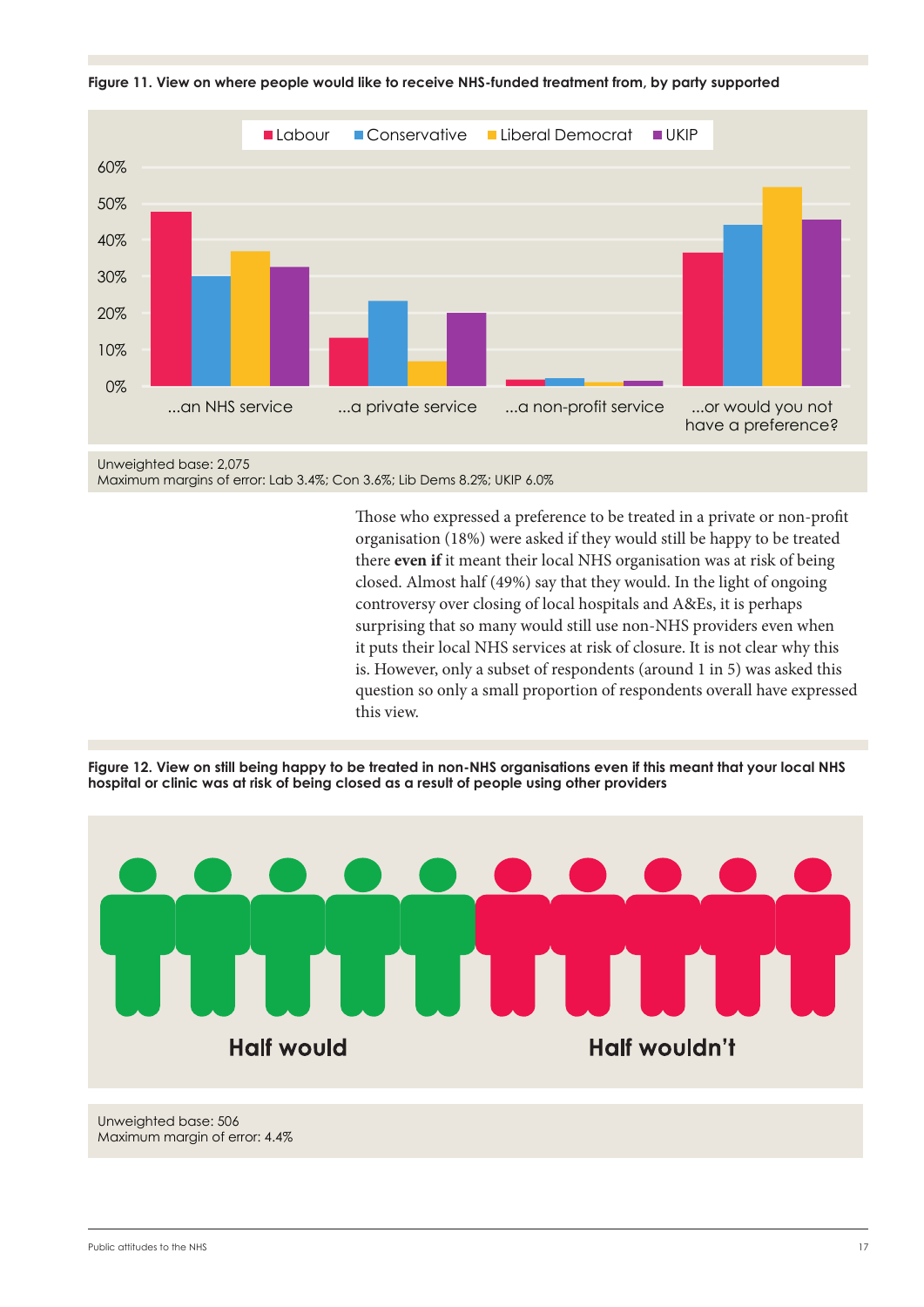#### **NHS funding**

The survey results show that the public is not convinced that the NHS always makes best use of its funding – just over half of respondents (51%) think that the NHS often wastes money. This presents a real challenge for the NHS when so many hospitals are failing to balance their books and the Treasury has been forced to inject more funding into the NHS.<sup>5</sup>

<span id="page-17-0"></span>



Older generations (who are more likely to use the NHS) are much more likely to think that the NHS wastes money. More than 60% of those aged 49 and over think the NHS often wastes money, compared with just a third of those aged 35 and under. This is interesting in light of the comparative support those aged 49 and over have for NHS provision. Conservative and UKIP supporters are more likely to think that the NHS wastes money (65% and 64% respectively), compared with 54% of Liberal Democrat supporters and 44% of Labour supporters.

The question asked was: 'Thinking about the NHS as a whole, which of the following statements best reflects your views on the way the NHS uses money?'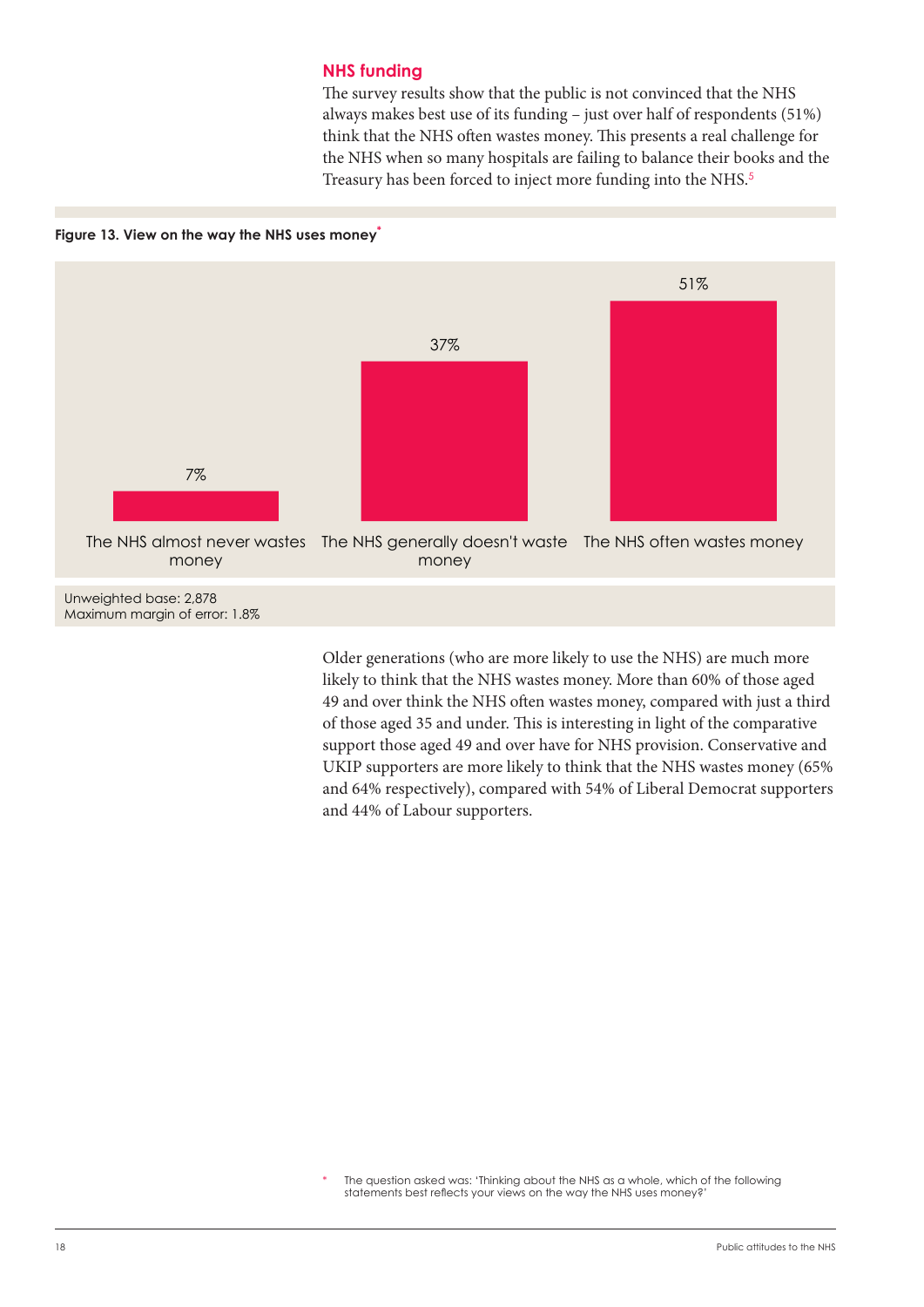

**Figure 14. View on the way the NHS uses money, by generation**

Scottish respondents are less likely to think the NHS wastes money than respondents from the other two countries. Less than half (45%) of Scottish respondents think that the NHS often wastes money. This ordering is only seen at the 90% (rather than 95%) confidence level.





Maximum margins of error: ENG 2.0%; SCOT 6.0%; WAL 7.6%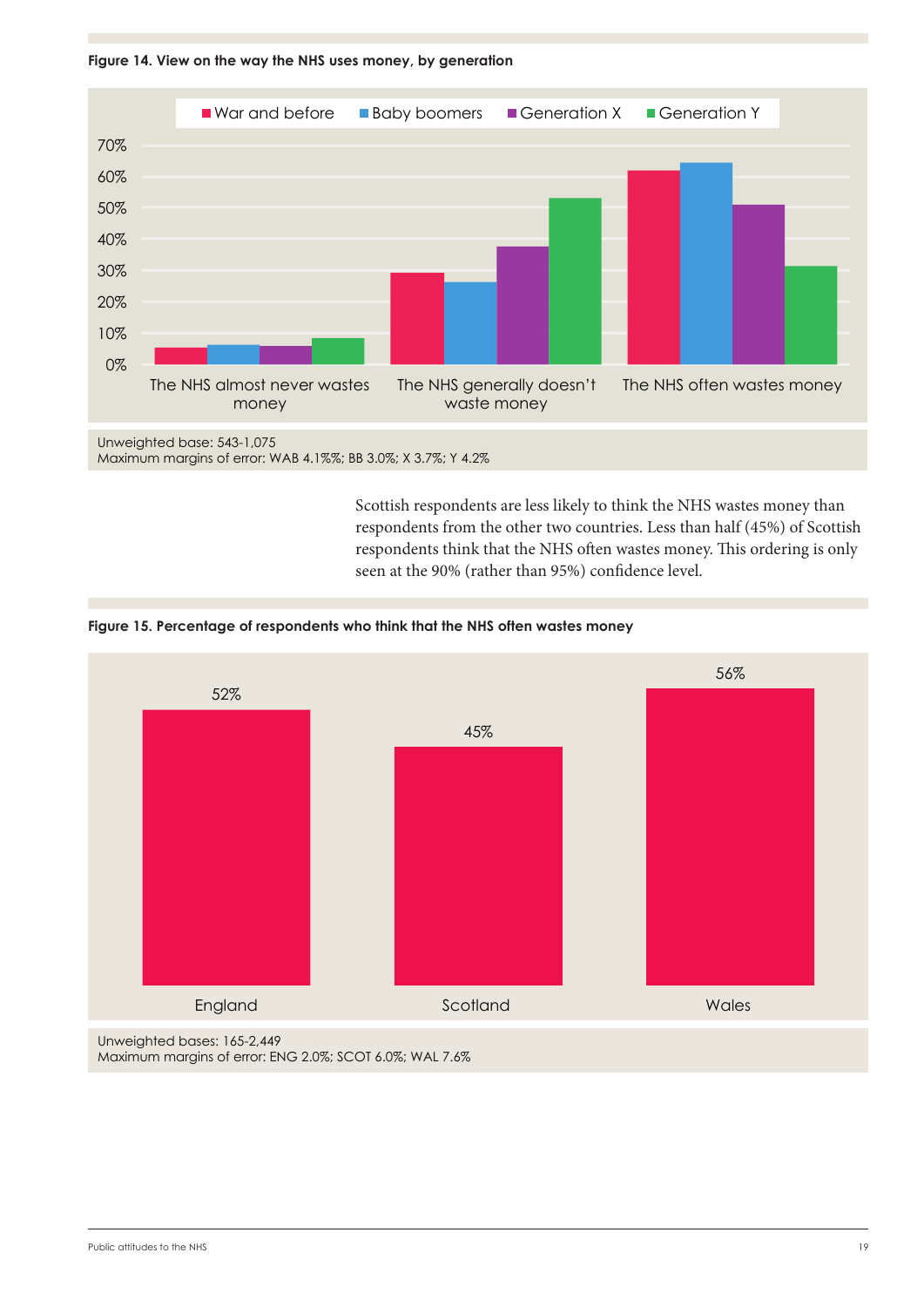Previous surveys have found that health is the top priority for govemenment spending for 71% of people(second is education),<sup>6</sup> and that 79% of people think the NHS should be protected from any cuts.<sup>7</sup> Over the current parliament, health spending in England will have increased by an average of 0.9% a year above inflation, while spending on unprotected departments has fallen by almost 20%.<sup>5</sup> With all the main political parties committed to reducing the fiscal deficit after the 2015 general election, protecting the NHS budget will be hard to sustain.

Although previous surveys have shown high levels of support for the coalition's policy of protecting the NHS budget, the 2014 BSA shows that the public are concerned about the scope to continue protecting the NHS at the expense of other public services (or the consequences of protecting the NHS at the expense of other services). A majority of 58% say they would not be willing for the government to spend less money on other public services in order to maintain the NHS at its current level of service.



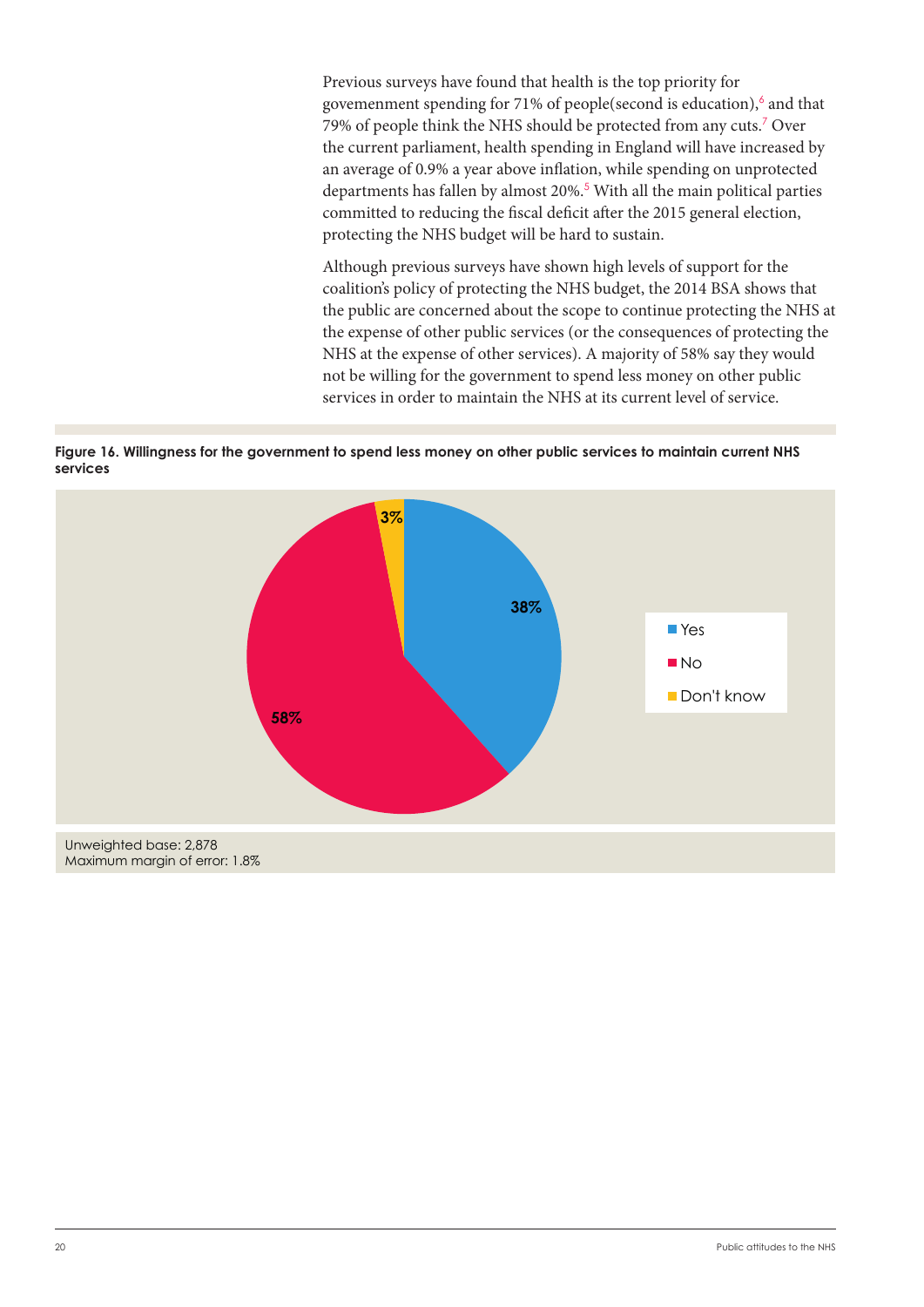People who think the NHS wastes money are more likely to say that other public services should not be cut to maintain the NHS at its current level. Of those who say the NHS often wastes money, 62% think that other public services should not be cut to protect the NHS. In total, 49% of those who say that the NHS almost never wastes money support cuts to other public services to protect the NHS.

**Figure 17. View on cutting other public services to maintain current NHS services, by views on how often the NHS wastes money**



Maximum margins of error: Often 2.5%; Generally doesn't 3.1%; Almost never 7.3%

People with recent experience of NHS care are more likely to be willing to cut other public services to maintain NHS standards. Of those who have, in the last year, both been an inpatient and had a close family member or friend as an inpatient, 52% are willing to cut other public services to maintain standards in the NHS. However, this falls to 32% of those who have not had recent contact with the NHS as an inpatient.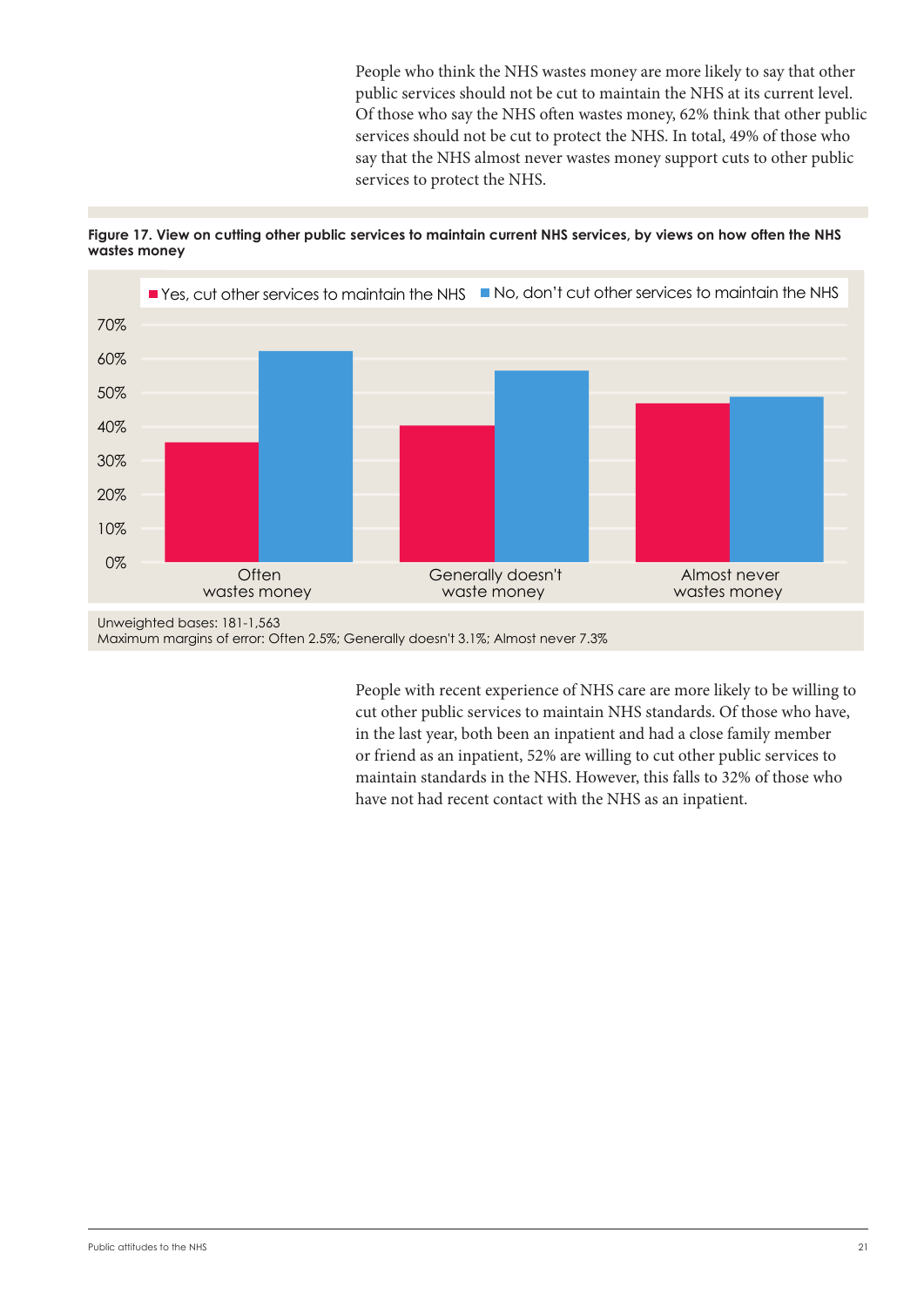**Figure 18. View on cutting other public services to maintain current NHS services, by recent experience of being an inpatient in an NHS hospital**



Maximum margins of error: Has been 8.4%; Hasn't been 4.0%

Welsh respondents (47%) are most willing to cut other public services to maintain current NHS services. English respondents (37%) are less keen. However, this order is only significant at the 90% (rather than 95%) confidence level.\*

#### **Figure 19. Percentage of respondents willing to cut other public services to fund NHS**



See the methodology section for an explanation of confidence levels.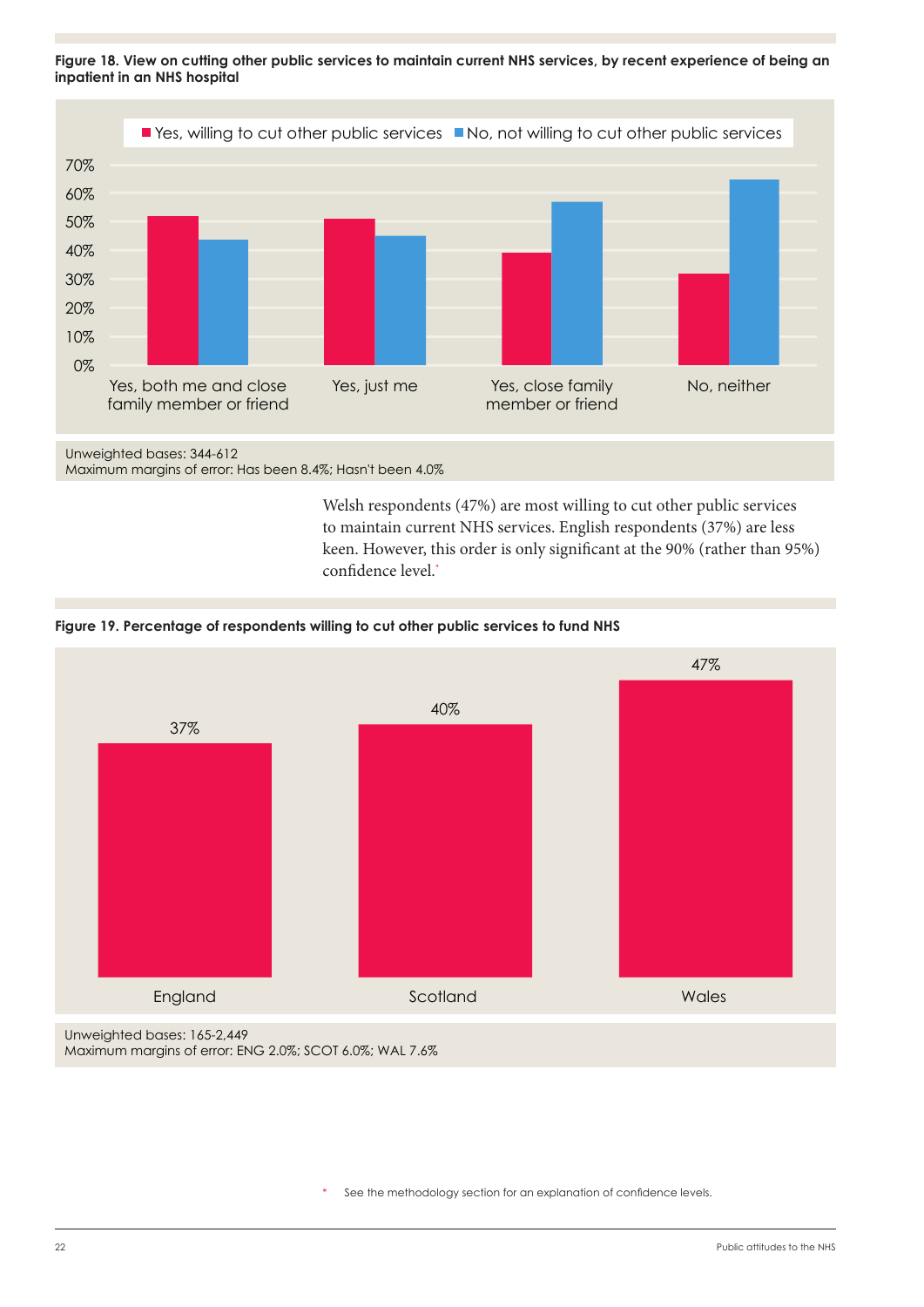#### <span id="page-22-0"></span>**Major system change**

As the NHS plans major changes to the way care is delivered, there is considerable interest both within the NHS and from the public in what this means for the location and configuration of health services. Other surveys have shown that proximity to home or work is the single most important factor for people when choosing a hospital, and that the majority think moving services closer to home will make services much or a little better.<sup>8</sup> The potential trade-off between services that are close to patients and those concentrated in larger, more distant centres that can benefit from efficiencies of scale or improvements to quality is a pressing issue. This is particularly the case in the light of ongoing debates about the sustainability of small local hospitals, the emphasis on moving care into the community, and plans to reconfigure urgent and emergency care across the country.

The responses to the BSA survey show that people are most willing to travel further away from home for specialist and complex care (86%). However, only 42% are willing to travel for A&E services.

**Figure 20. Percentage of respondents prepared to travel further away from their home for different types of care**

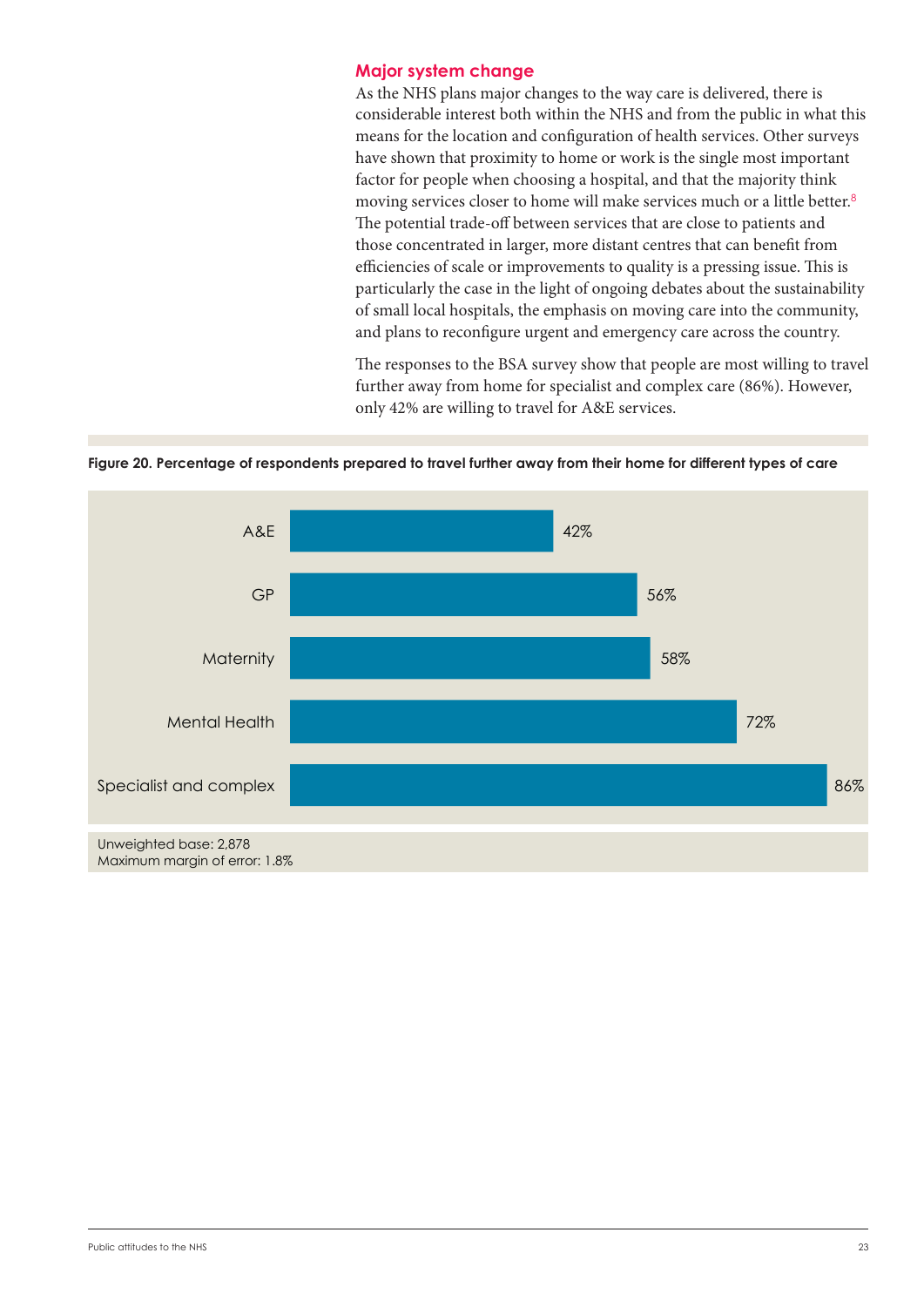Of those who are prepared to travel further for higher quality care (for any service), 45% are willing to do so **even if** it meant that their local hospital or clinic was at risk of being closed.



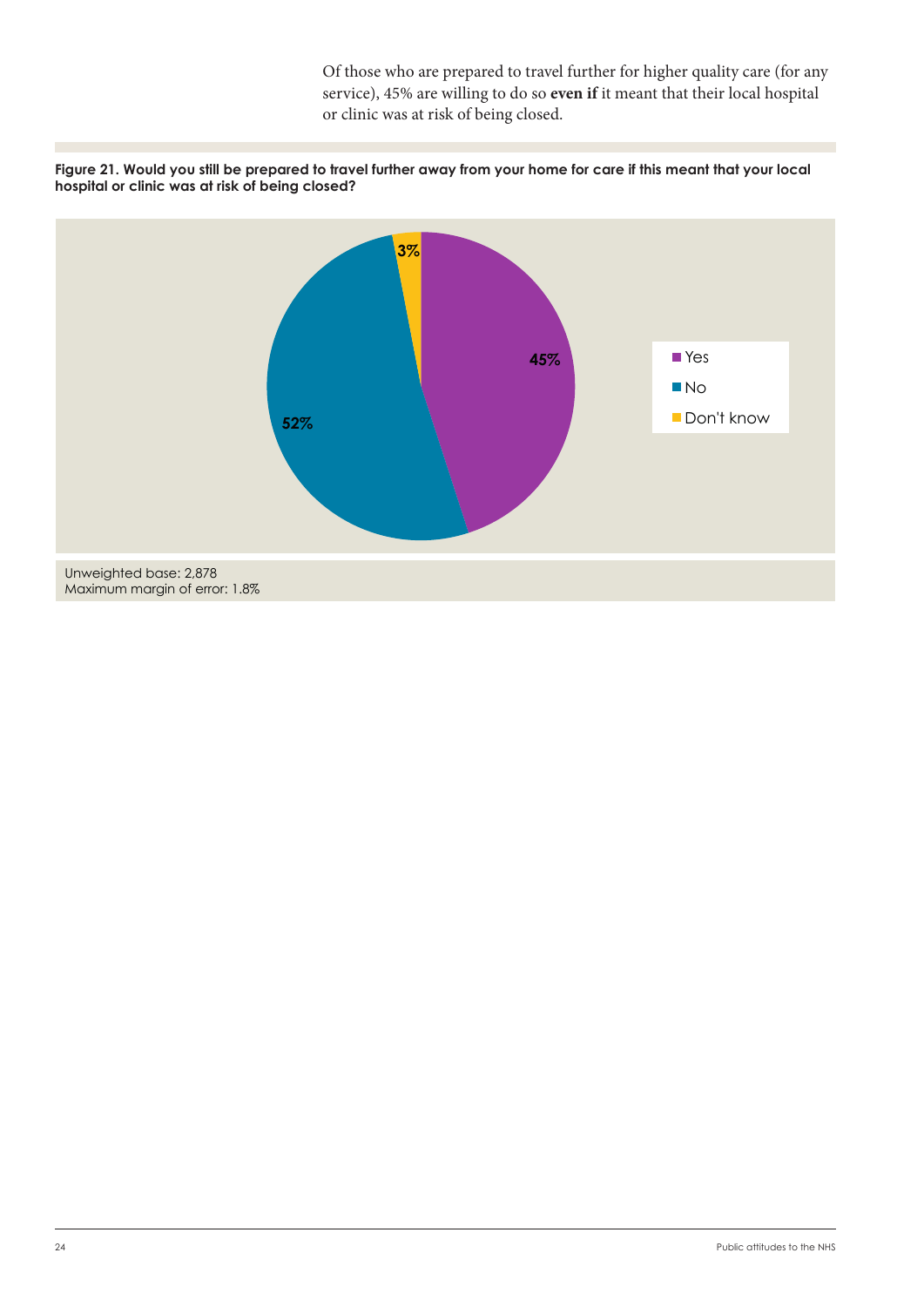### <span id="page-24-0"></span>**Discussion**

The current parliament (2010–2015) has included one of the most controversial health service reforms of recent times. At the same time, the NHS has been struggling to keep up with the demands placed on it and finances have come under ever increasing pressure.

This combination could lead people to think NHS standards have deteriorated. And, in some areas, they may be right: the NHS has missed national performance standards for A&E,<sup>9</sup> more hospital trusts are reporting a deficit and the government's response to the Francis Inquiry<sup>10</sup> refreshed in the public's memory the failures in compassion, governance and safety in an NHS hospital. But at the same time, many clinical outcomes have improved, more people are being treated than ever before and the NHS has received an increased budget (in real terms) since 2010/11. Perhaps because of these conflicting narratives, the most common opinion among respondents to the 2014 BSA is that NHS standards are about the same as they were five years ago: 43% have this view, while 26% think standards have got better and 28% that they have got worse.

#### **The public supports the NHS, but not at any cost**

Cracks have appeared in the NHS system this year.<sup>11</sup> This has led some to ask: is the NHS still fit for purpose?<sup>12</sup> Nonetheless, the UK has topped the Commonwealth Fund's rankings of health systems<sup>13</sup> and there is little indication the public wants a fundamental rethink of the system for funding health care. This is backed up by BSA results, which show an overwhelming national consensus on the founding principles of the NHS, with 89% agreeing that the government should support an NHS that is tax funded, free at the point of use and that provides comprehensive care for all citizens.

The NHS is arguably in one of the most precarious financial situations in its history. With projections showing a potential £65bn funding gap by  $2030/31$ ,<sup>14</sup> the NHS will struggle to sustain the current quality and range of services it currently provides without real terms funding increases.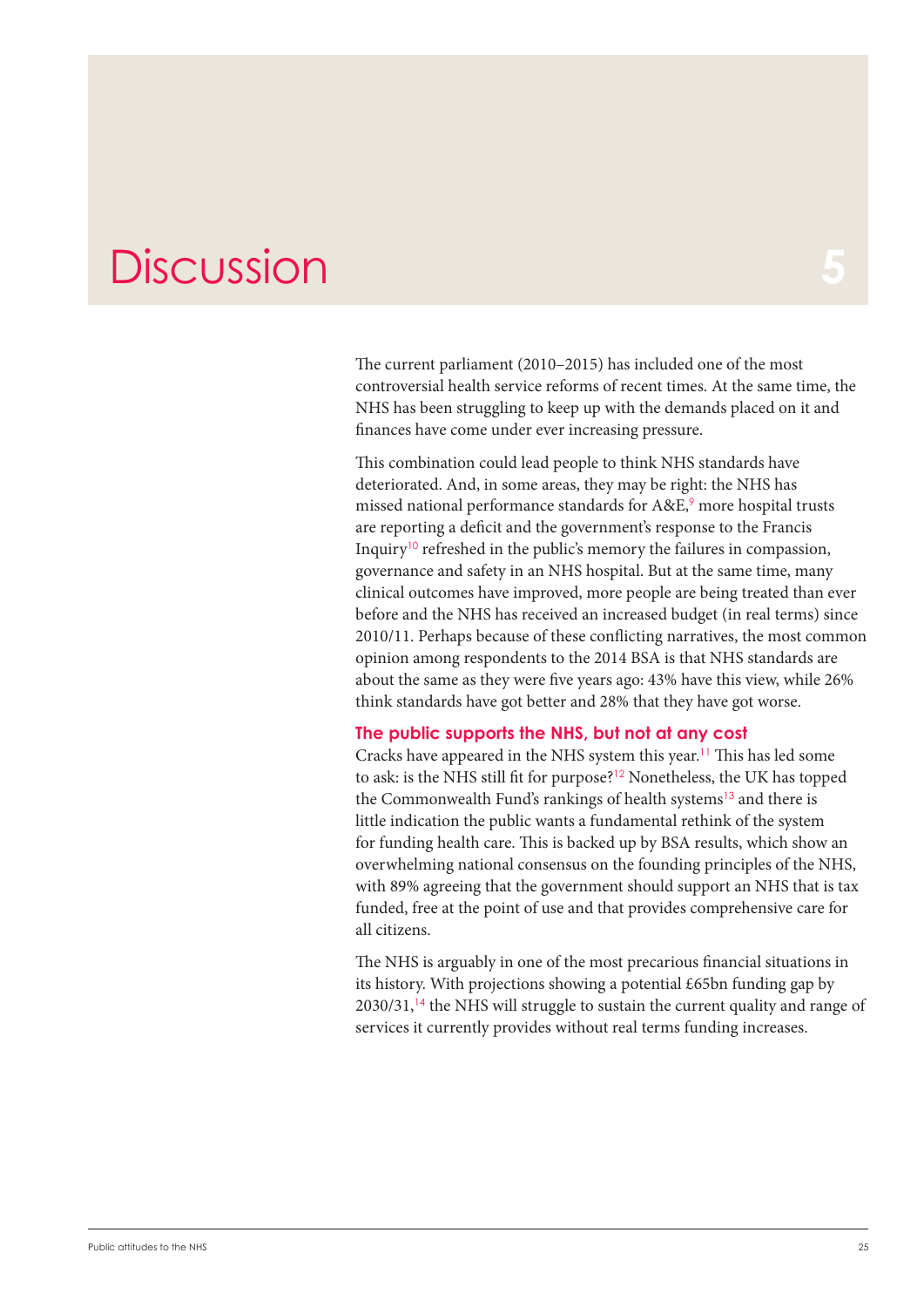While previous rounds of the BSA survey report that the public supports the relative prioritisation of NHS funding, $6$  in the 2014 BSA 58% of people are not willing for other public services to receive real terms cuts **even if** that is what is required to maintain current NHS services. It is important not to over-interpret the results, not least as it is not clear if people are considering the opportunity cost (any money you spend on the NHS is money that you're not spending on other public services) and the size of the pot (the government could borrow more or raise taxes to spend more on all public services).

Over the last five years, the NHS budget has been protected, with the majority of the cuts in public spending being borne by other departments (see Figure 22). It might be that the results of this are starting to be seen in other public services, and the public has reached their 'tipping point'. On the other hand, people may think that the NHS has coped fairly well (as suggested by 69% of respondents thinking the NHS is about the same or better than it was five years ago) and therefore does not need extra money.





Total resource departmental expenditure limits are what the government allocates to departments to use when setting their budget.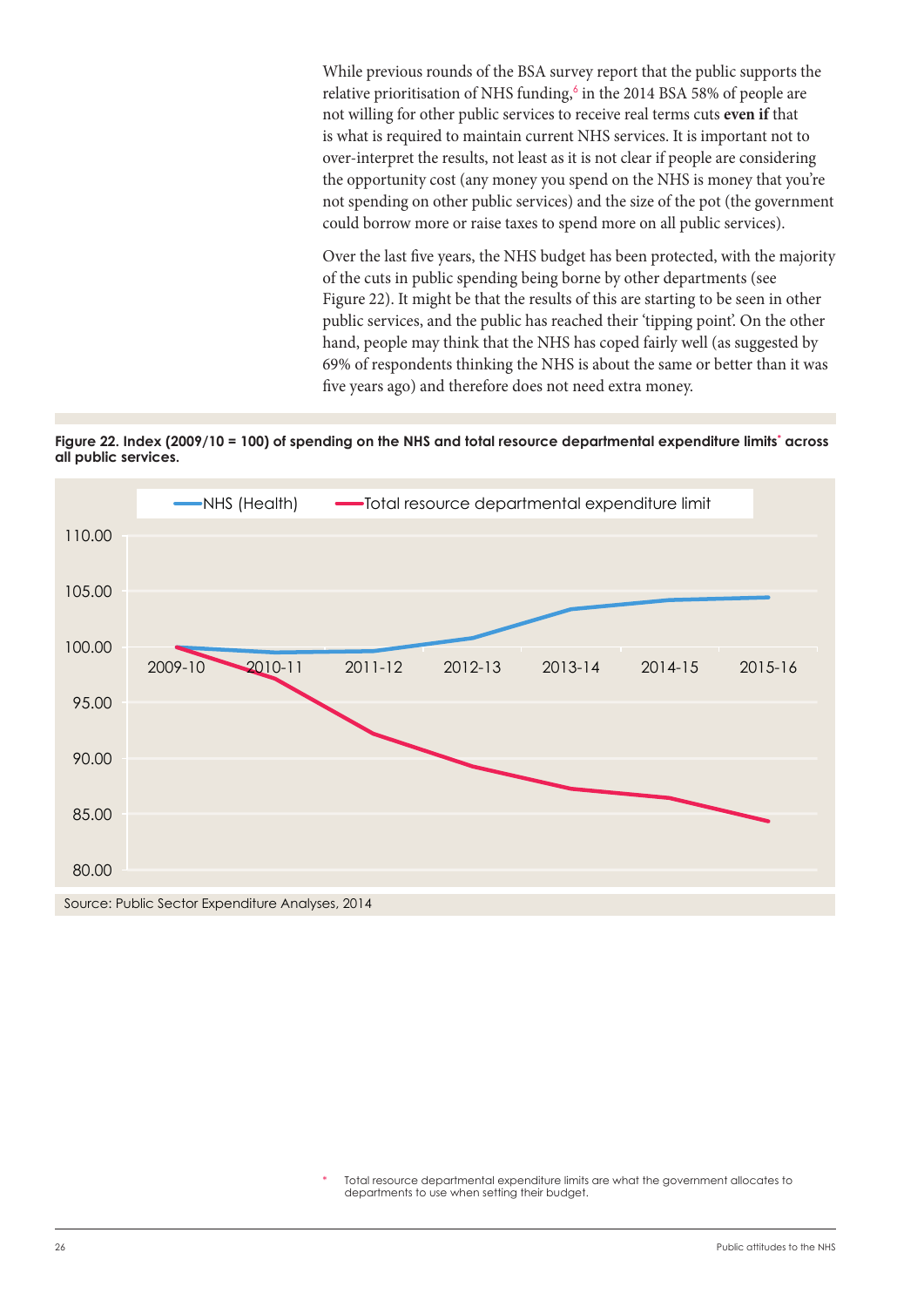In 2009, David Nicholson (then chief executive of the NHS in England) announced what has been labelled the 'Nicholson Challenge' – to find £20bn of savings by 2015. He asked the NHS to become more efficient and provide high quality care as productively as possible. There have been a range of initiatives to encourage this, including the national tariff efficiency factor (reimbursing providers less each year) and the Quality, Innovation, Productivity and Prevention (QIPP) programme. The hope was to respond to the challenging financial situation through better, more efficient use of resources, rather than by requiring 'new money'. The QIPP programme reported headline savings in excess of £11bn between 2011 and 2013.<sup>5</sup>

However, the public remains unconvinced about how successful the NHS has been in using its money efficiently. Around half of BSA respondents (51%) think that the NHS often wastes money. This presents a real challenge for anyone making the case for increased funding for the NHS.

Recent research suggests that funding for the health service will need to increase faster than inflation to maintain the quality and range of NHS services over the next parliament.<sup>14</sup> If the public is to be convinced of the merit of this additional real terms funding, not only does the NHS need to deliver improved productivity but also to demonstrate that waste is being reduced.

#### **The findings have implications for political debate**

The NHS is consistently one of the most important issues to voters. The findings from BSA have potential implications for political debate. Over recent years patients have been offered more choice of provider for their NHS-funded care (for example, policies such as 'Any willing provider'  $(2008)^{15}$  and 'Any qualified provider' (2012)).<sup>16</sup> This has been the subject of considerable discussion, including calls from some corners to reinstate the NHS as the 'preferred provider' of NHS-funded care.<sup>17</sup> However, in the BSA survey, respondents most commonly do not have a preference about the type of organisation that provides their NHS-funded care. While 39% of people prefer their care to be delivered by an NHS organisation, even more (43%) do not have a preference. This varies between supporters of the different political parties, but even among Labour supporters – who are most likely to prefer an NHS organisation to provide their care – just 48% have a preference for an NHS provider.

Similarly, some politicians and commentators have raised the idea of introducing an insurance-based system, but the vast majority of BSA respondents agree or strongly agree that the government should support an NHS that is tax funded (89%).

While politicians argue about whether the NHS has improved or deteriorated over the current parliament, respondents' most common opinion is that, over the last five years, standards of care have stayed about the same (43%). In addition, there is no significant difference between the number of people who think that quality has got worse and those who think it has got better.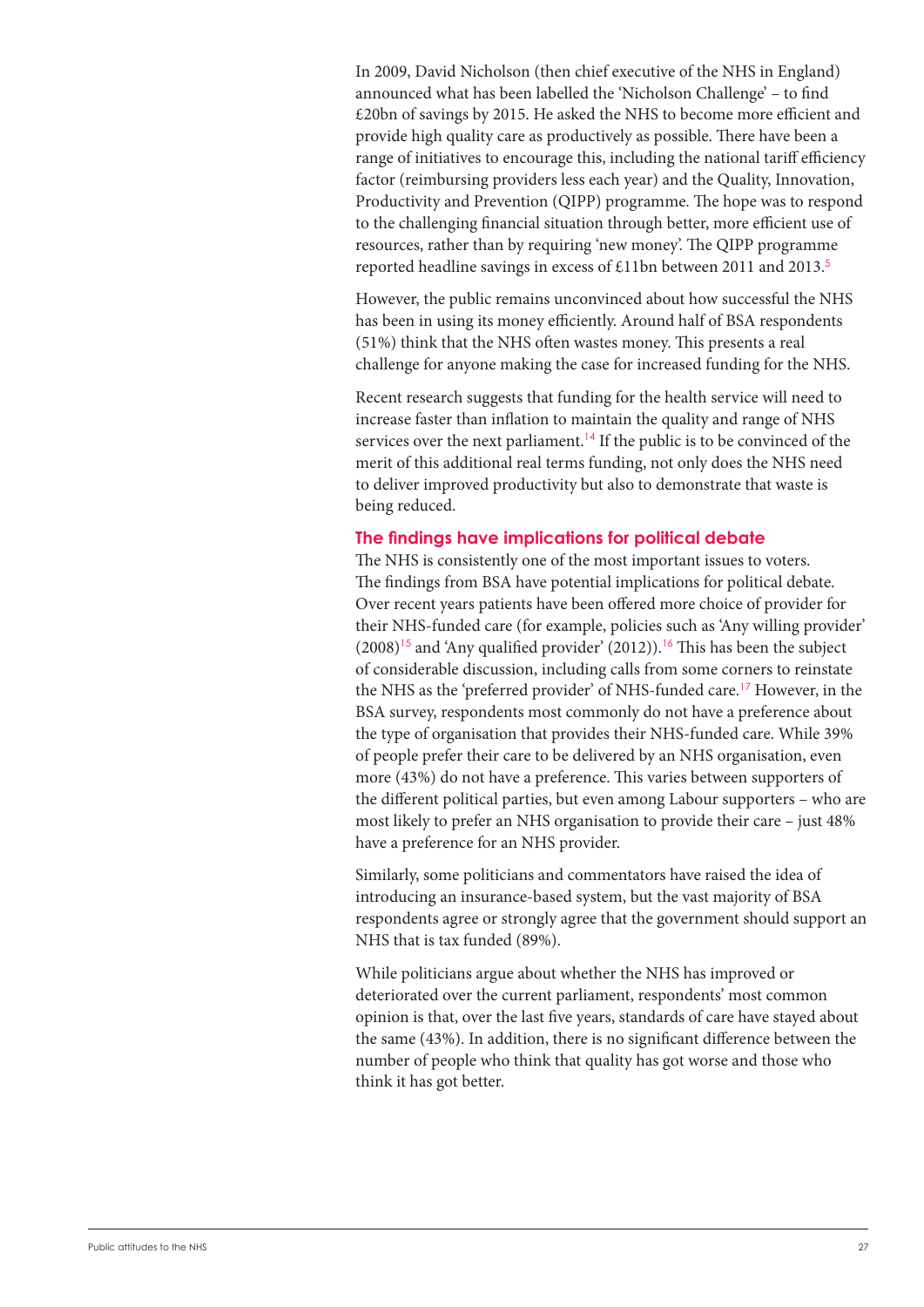#### **Age and amount of contact with the service seem to change attitudes about it**

A key finding of this survey is that there is broad national consensus in support of the principle of a tax-funded NHS. However, different generations have divergent views on certain aspects of the health service. These differences are stark, and consistent. For example, each generation appears to be less attached to NHS provision of NHS-funded care than the previous one. What is not clear is whether this is the result of a generational effect or an ageing effect. As people grow older, it is likely that their feelings about the NHS change as they, and people they know, rely on it more. Similarly, those who were born before the creation of the NHS may be more attached to it than those who never knew a time before it.

The BSA survey results provide data on a snapshot in time. As a result, we cannot determine how much of the variation in attitudes between our different age groups is the result of ageing or generational effects. In all likelihood, there is some element of both underlying the differences observed.

One further explanation for some of the differences between the generations' views is the relationship between attitudes towards the health service and having contact with it. There is a clear correlation between contact with the service and willingness to cut other public spending to protect the NHS (the more contact respondents had, the more willing they are to give the NHS relative protection from cuts to public spending). More contact with the service also means that people are more likely to think that the NHS has improved over the last five years. This could be down to a number of things, but two explanations seem most likely: that people are showing personal preferences, as money spent on the NHS is likely to benefit them more than money spent on other public services; or that this opinion is a result of knowledge – people who have experience of the NHS see first-hand that the NHS needs money to maintain services, while people who don't have recent experience may be more likely to assume 'everything is fine'.

It is important to note that the questions asked in the BSA survey, and other surveys like it, are theoretical. While people might not be willing to reduce funding to other public services in theory, perhaps things would be different if it were a real and current choice. Similarly, it is important to remember that BSA presents **attitudes towards** and **perceptions of** the NHS (not necessarily based on experience), rather than **facts about** the service. The answers do not tell us how much better or worse the NHS has become, or how much money the NHS wastes. However, public perceptions are invaluable for shaping policy – especially in a system funded by the people through taxation, which has patient experience at its core, and which can be changed by the politicians the people choose to elect.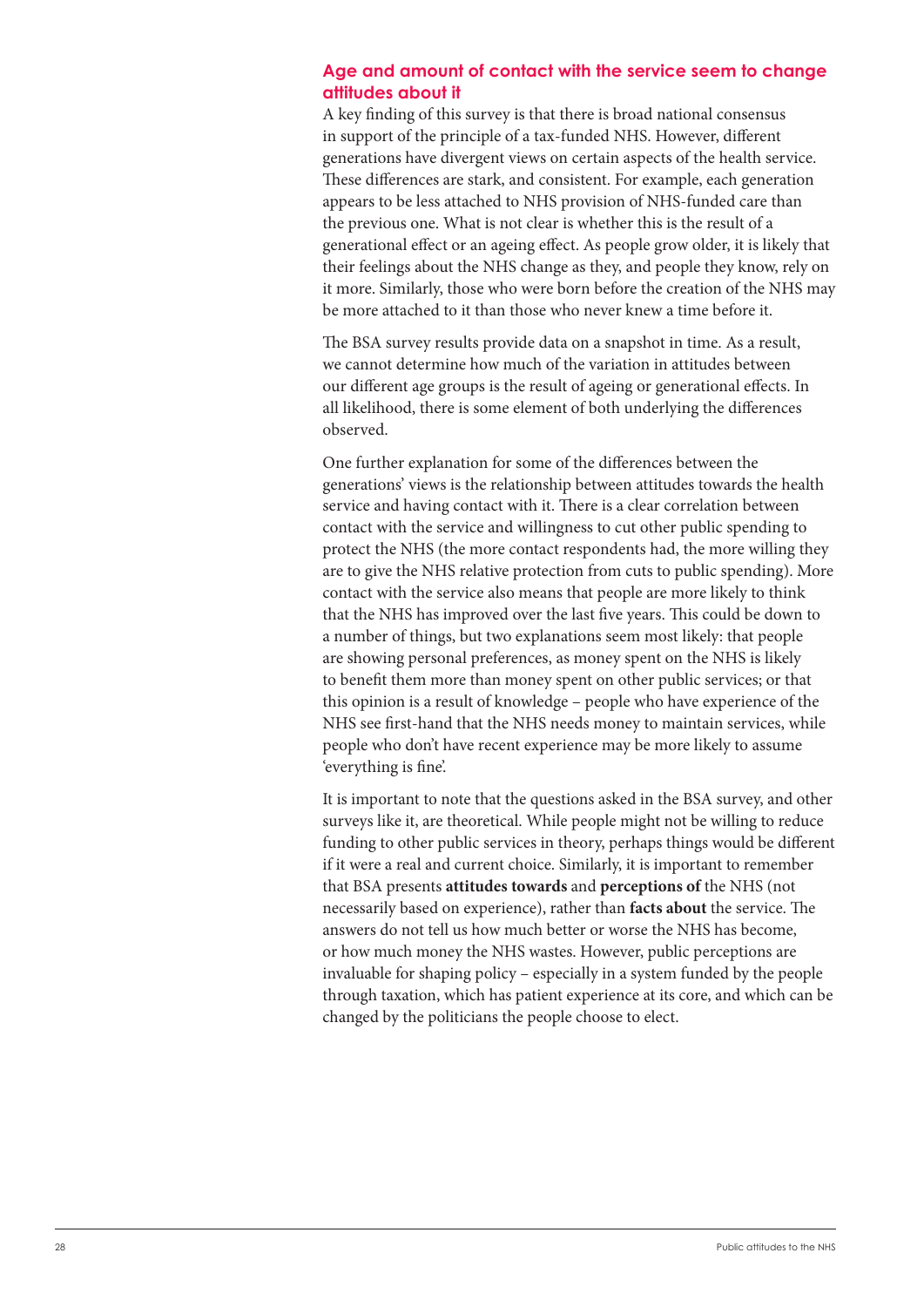### <span id="page-28-0"></span>References

- 1. Roberts A. The funding gap in context: scary but not as scary as you might think. *Health Foundation blog*. www.health.org.uk/blog/the-funding-gap-in-context-scarybut-not-as-scary-as-you-might-think (accessed 18 February 2015).
- 2. NHS England. *The NHS five year forward view*. NHS England, 2014.
- 3. The Kings' Fund. *Public satisfaction with the NHS in 2014*. The King's Fund, 2015. www.kingsfund.org.uk/projects/bsa-survey-2014 (accessed 18 February 2015).
- 4. Lafond S. *Funding Overview: Current NHS spending in England*. The Health Foundation, 2015.
- 5. Charlesworth A. *Briefing: NHS Finances The challenge all political parties need to face*. The Health Foundation, 2015.
- 6. NatCen Social Research. *British Social Attitudes 30 (2013).* www.bsa-30.natcen.ac.uk (accessed 18 February 2015).
- 7. Ipsos MORI/Nuffield Trust. Public attitudes to NHS spending: an Ipsos MORI poll. Nuffield Trust and Ipsos MORI 2012. www.nuffieldtrust.org.uk/talks/slideshows/ public-attitudes-nhs-spending-new-poll-ipsos-mori (accessed 18 February 2015).
- 8. Ipsos MORI/Department of Health. *What the public think of the NHS.* Ipsos MORI/ Department of Health, 2013. www.england.nhs.uk/wp-content/uploads/2013/10/ctapub-opp.pdf (accessed 18 February 2015).
- 9. Triggle N. A&E waiting is worst for a decade. *BBC News.* 6 January 2015: [www.bbc.](http://www.bbc.co.uk/news/health-30679949) [co.uk/news/health-30679949](http://www.bbc.co.uk/news/health-30679949) (accessed 18 February 2015).
- 10. Department of Health. *Hard Truths: The Journey to Putting Patients First.* Department of Health, 2014.
- 11. QualityWatch. *Cause for concern: QualityWatch annual statement 2014.* The Health Foundation and the Nuffield Trust, 2014.
- 12. Keable-Elliot I, Haldenby A, Harrop A. Responses to our funding briefing. *Health Foundation blog.*  www.health.org.uk/blog/responses-to-our-funding-briefing/?qf=447\_278&pl=465 (accessed 18 February 2015).
- 13. Davis K, Stremikis K, Squires D, Schoen C. *Mirror, mirror on the wall: how the performance of the US health care system compares internationally.* The Commonwealth Fund, 2014.
- 14. Roberts A. *Funding overview: NHS funding projections*. The Health Foundation, 2015.
- 15. Department of Health. *Principles and Rules for Cooperation and Competition (PRCC)*. Department of Health, 2007.
- 16. Department of Health. *Equity and Excellence: Liberating the NHS*. The Stationery Office, 2010.
- 17. BBC News. Burnham: NHS 'not for sale' in Labour hands. *BBC News*. 24 September 2014: [www.bbc.co.uk/news/uk-29339137](http://www.bbc.co.uk/news/uk-29339137) (accessed 18 February 2015).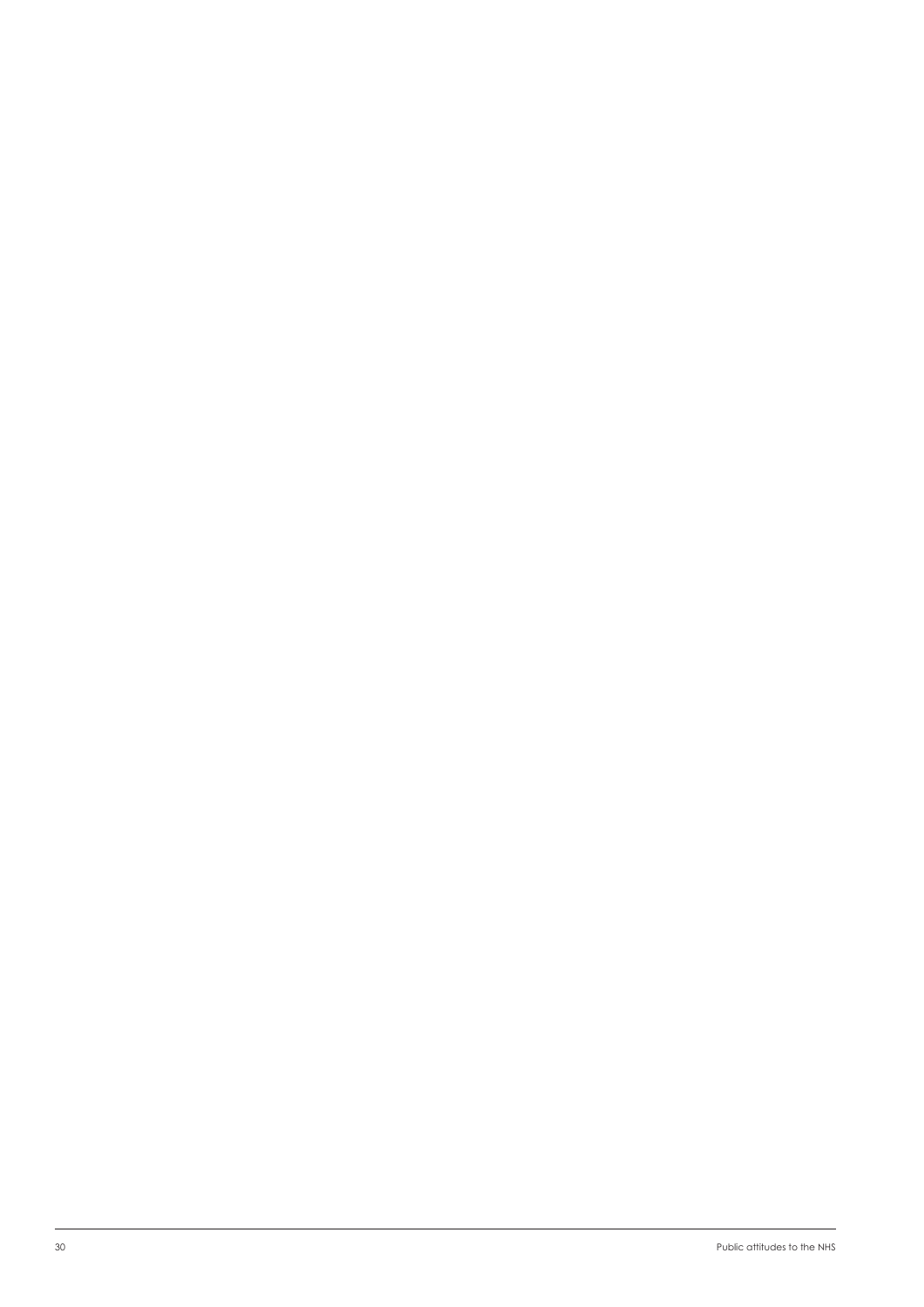#### **About the authors**

#### **Ben Gershlick**

Ben Gershlick is a Policy and Economics Analyst at the Health Foundation. In this role he works across a number of in-house projects aiming to improve the quality of health care in the UK through in-depth analysis of policy and economics. Previously he was the Strategy and Policy Officer at the Health Foundation. Before joining the Health Foundation Ben spent time at the Department of Health and at Channel 3 Consulting. Ben has an MSc in International Health Policy (focusing on health economics) from the London School of Economics, where he also spent his time as an undergraduate.

#### **Anita Charlesworth**

Before joining the Health Foundation in May 2014, Anita was Chief Economist at the Nuffield Trust for four years where she led the Trust's work on health care financing and market mechanisms.

Anita was Chief Analyst and Chief Scientific Advisor at the Department of Culture, Media and Sport from 2007 to 2010 and, prior to this, she was Director of Public Spending at the Treasury from 1998-2007, where she led the team working with Sir Derek Wanless on his reform of NHS funding in 2002. Anita has a Masters in Health Economics from York University and has worked as an Economic Advisor in the Department of Health and for SmithKline Beecham pharmaceuticals in the UK and USA.

Anita is Vice-Chair of the Whittington Hospital NHS Trust and a Trustee of Tommy's, the baby charity.

#### **Eleanor Taylor**

Eleanor Taylor is a Senior Researcher in the Social Attitudes team at NatCen Social Research. She is one of the Co-Directors of the British Social Attitudes survey, and is an editor of the annual British Social Attitudes report.

Eleanor's research interests are in political, social and moral attitudes, with a particular focus on attitudes towards health, the environment and transport.